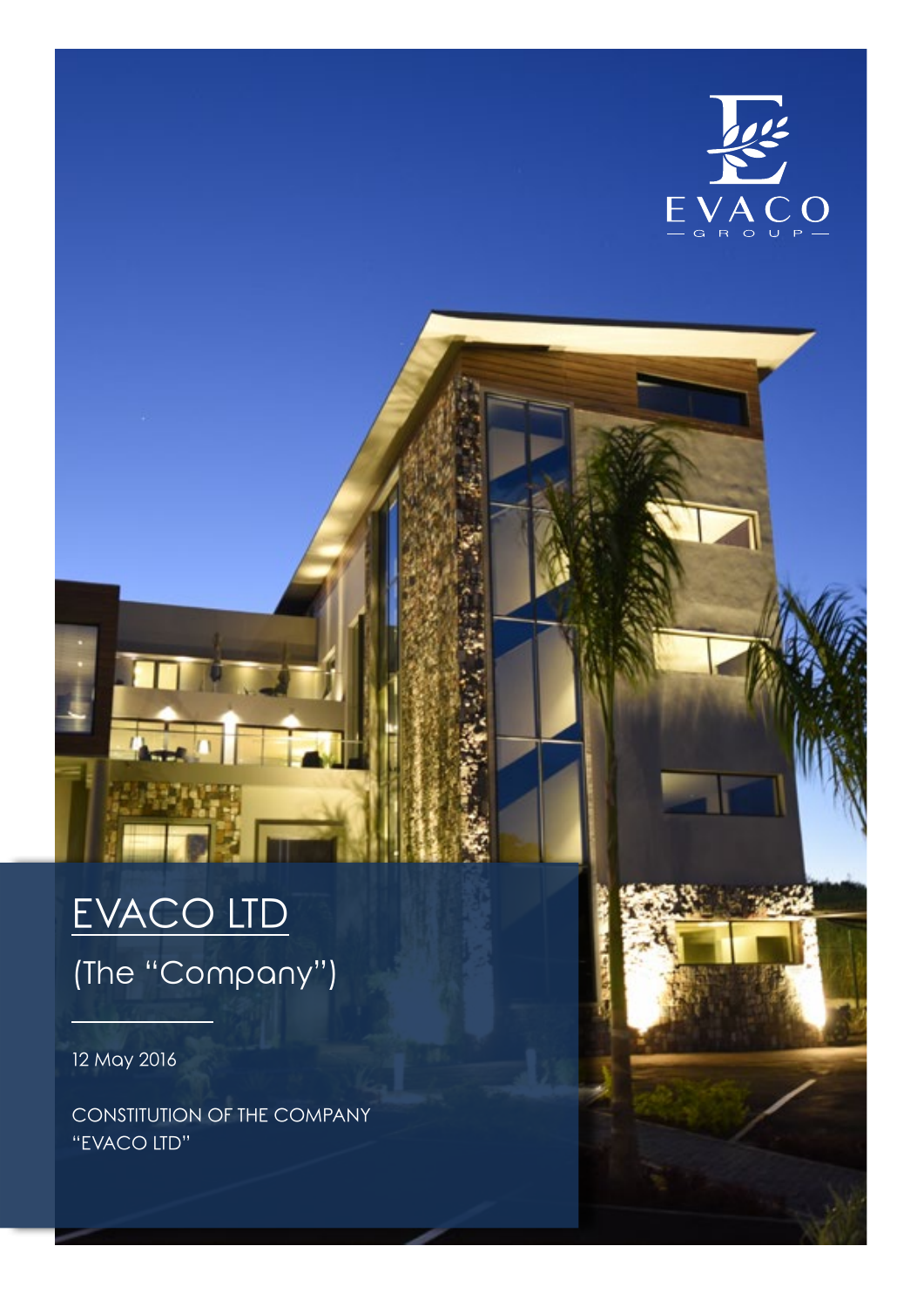# CONSTITUTION OF "EVACO LTD" A PUBLIC COMPANY LIMITED BY SHARES

# TABLE OF CONTENTS And the state of the state of the state of the state of the state of the state of the state of the state of the state of the state of the state of the state of the state of the state of the state of the s

| 1.  |  |
|-----|--|
| 2.  |  |
| 3.  |  |
| 4.  |  |
| 5.  |  |
| 6.  |  |
| 7.  |  |
| 8.  |  |
| 9.  |  |
| 10. |  |
| 11. |  |
| 12. |  |
| 13. |  |
| 14. |  |
| 15. |  |
| 16. |  |
| 17. |  |
| 18. |  |
| 19. |  |
| 20. |  |
| 21. |  |
| 22. |  |
| 23. |  |
| 24. |  |
| 25. |  |
| 26. |  |
| 27. |  |
| 28. |  |
| 29. |  |
| 30. |  |
| 31. |  |
| 32. |  |
| 33. |  |
| 34. |  |
| 35. |  |
| 36. |  |
| 37. |  |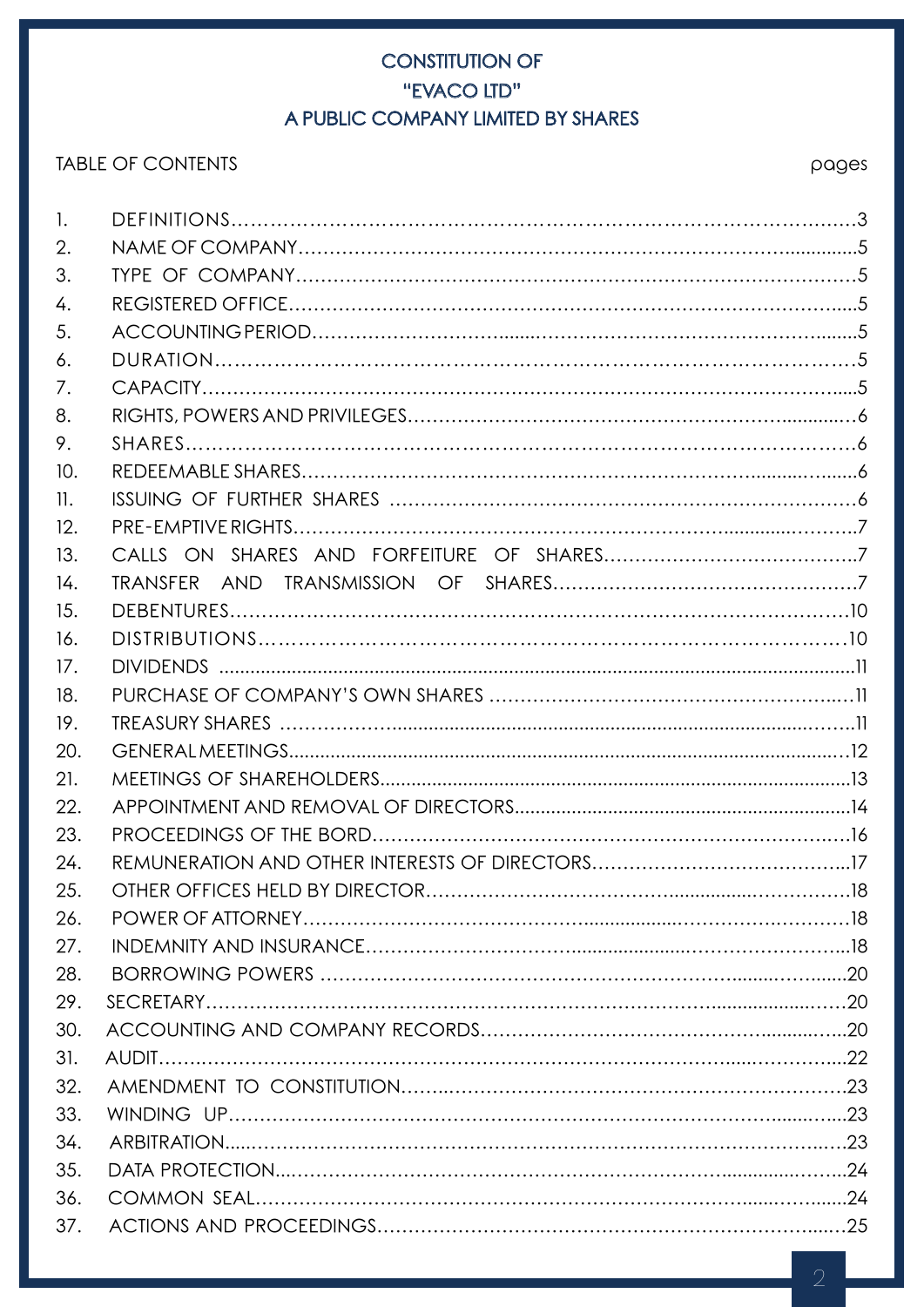## 1. DEFINITIONS

## 1.1. Definition in this Constitution

In this Constitution, unless the context otherwise requires, the following words and expressions have the meanings given to them in this Article or otherwise set out in the Act:

#### Act

means the Companies Act 2001.

#### Board

means the Directors numbering not less than the required quorum acting together as the Board of Directors of the Company.

#### Class and Class of Shares

means a Class of Shares having attached to them identical rights, privileges, limitations, and conditions.

#### Constitution

means this Constitution of the Company and all amendments to it made from time to time.

#### General Meeting

means any meeting of Shareholders.

#### **Month**

means a calendar month.

#### Ordinary Share

A Share that ranks 'pari passu' in all respects and confers on the holder:

- (a) the right to vote at meetings of Shareholders and on a poll to cast one vote for each Share held;
- (b) subject to the rights of any other Class of Shares, the right to an equal share in Dividends and other Distributions made by The Company; and
- (c) subject to the rights of any other Class of Shares, the right to an equal share in the Distribution of the surplus assets of the Company on its liquidation.

#### **Registrar**

means the Registrar of Companies appointed under section 10 of the Act.

#### **Share**

means a share in the share capital of The Company.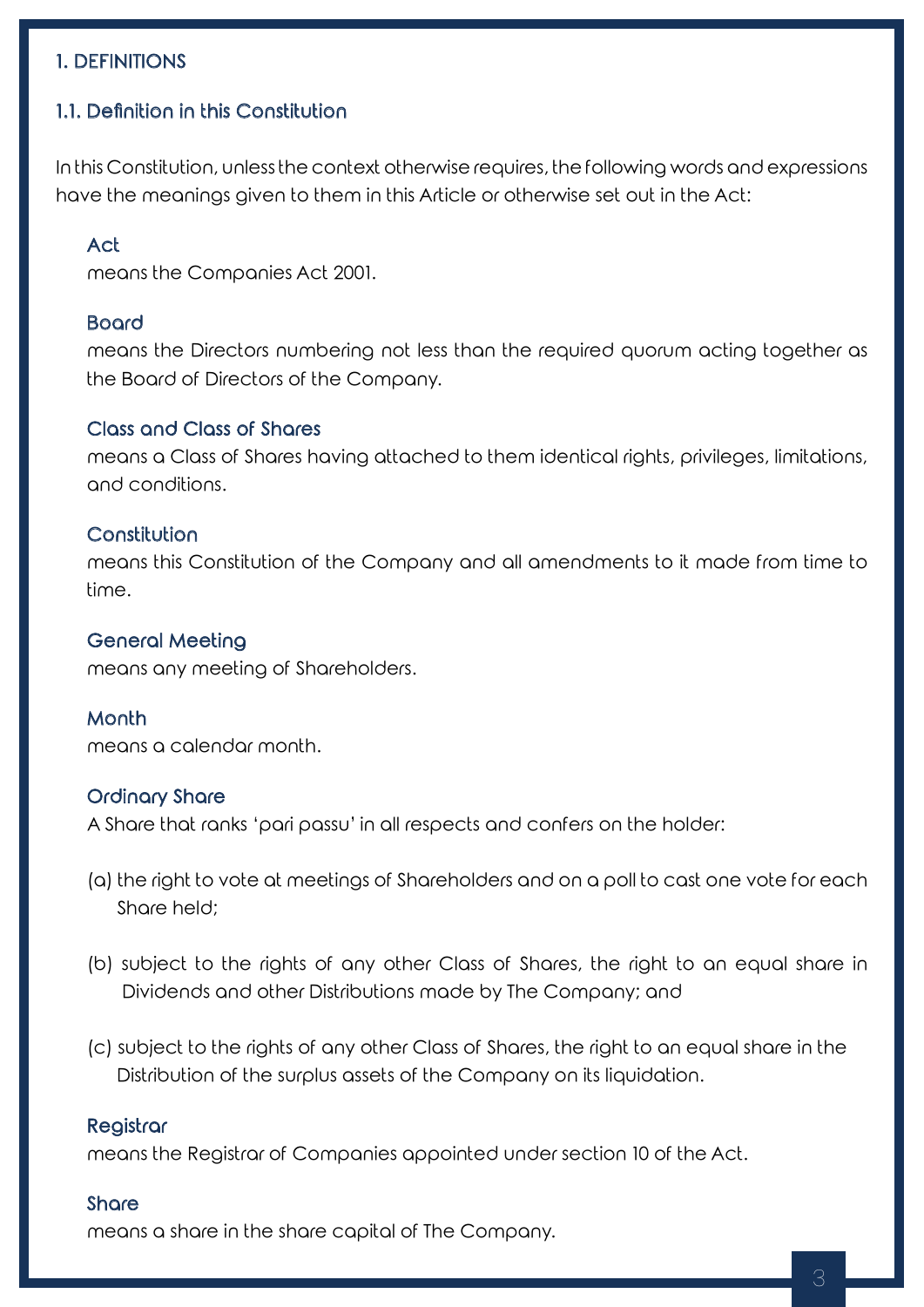#### **Signed**

means subscribed by a person under his hand with his signature, and includes the signature of the person given electronically where it carries that person's personal encryption.

## The Company

Evaco Ltd

### Unanimous Resolution

means a resolution has the assent of every Shareholder entitled to vote on the matter which is the subject of the resolution in accordance with Section 106 of the Act.

## 1.2. Rules of interpretation

- 1.2.1. Words importing the singular include the plural and vice versa.
- 1.2.2. A reference to a person includes any firm, company, or group of persons, whether corporate or unincorporated.
- 1.2.3. Words importing one gender include the other genders.
- 1.2.4. Subject to this Article 1, expressions contained in this Constitution bear the same meaning as specified in the Act at the date on which this Constitution becomes binding on The Company.
- 1.2.5. A reference to an Article means an Article of this Constitution.
- 1.2.6. The Article headings are included for convenience only and do not affect the construction of this Constitution.

# 2. NAME OF COMPANY

- 2.1. The name of The Company is "Evaco Ltd".
- 2.2. Notwithstanding section 36(1)(c) of the Act, an application to change the name of The Company shall be approved by the Board and may be signed by a director or the Secretary of the Company.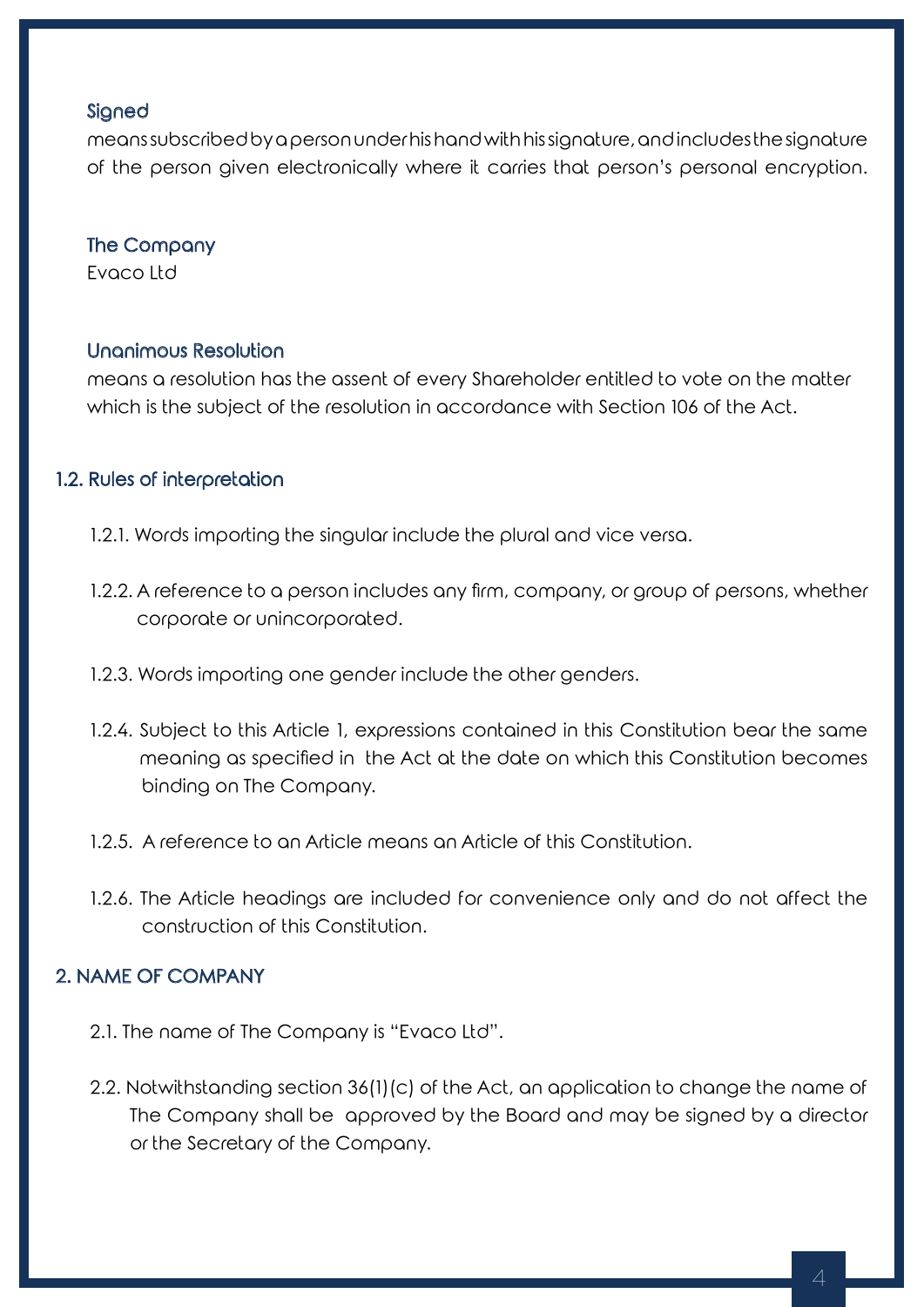## 3. TYPE OF COMPANY

The Company shall be a public company limited by shares.

#### 4. REGISTERED OFFICE

The registered office of Th e Company shall be at 'Rivière Citron, 20101, Arsenal', or such other place as the Board may, from time to time, determine.

#### 5. ACCOUNTING PERIOD

The Accounting Period shall begin on the 1st of July each year and end on the 30<sup>th</sup> of June of the subsequent year or on such dates as the Board shall determine from time to time.

## 6. DURATION

The duration of The Company is unlimited.

#### 7. CAPACITY

Subject to The Act and any other enactment and the general law, The Company shall have full capacity to carry on or undertake any business or activity, do any act, or enter into any transaction both within and outside Mauritius.

#### 8. RIGHTS, POWERS AND PRIVILEGES

For the purposes of Article 7 above and subject to The Act and any other enactment and the general law, The Company shall have full rights, powers, and privileges.

#### 9. SHARES

#### 9.1. Existing Shares

The Company has 100 ORDINARY SHARES of no par value in issue.

#### 9.2. Rights of existing Shares

 Each share in Article 9.1. above will confer up on its holder the rights set out in Section 46(2) of The Act, together with any other rights conferred by this constitution.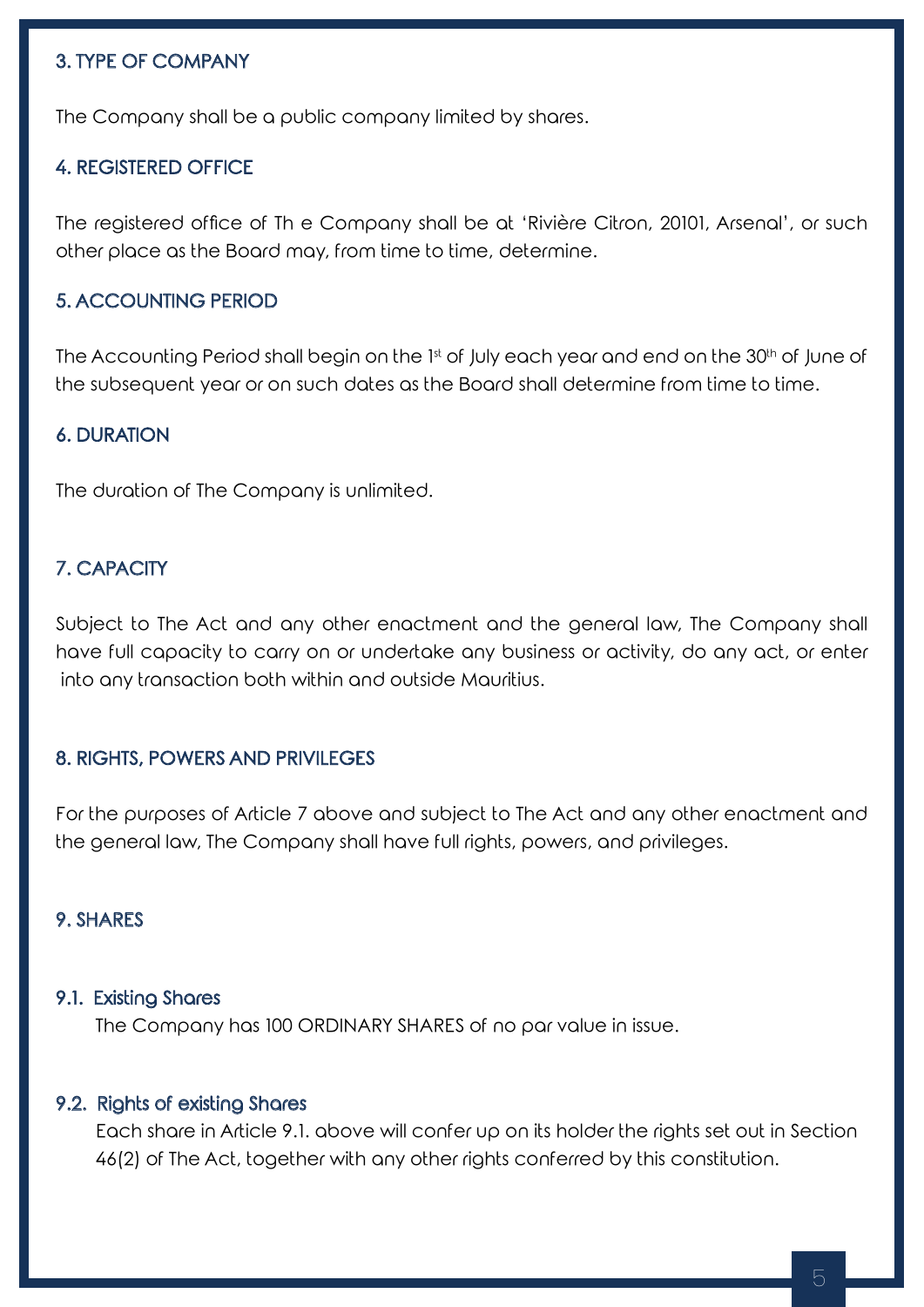## 9.3. Share Register

9.3.1. The Board shall cause to be kept a Share Register containing:

9.3.1.1. the names and addresses of the persons who hold Shares in the Company;

9.3.1.2. the number of each Class and series of Shares held by each person;

9.3.1.3. the date on which the name of each person was entered in the Share Register.

- 9.3.2. The Share Register may be in any form approved by the Directors, including of its contents may be produced.
- 9.3.3. A copy of the Share Register, commencing from the date of the registration of the Company, shall be kept at the registered office of the Company.
- 9.4. Trusts not to be registered or recognized. No notice of a trust, whether express, implied, or constructive, shall be entered on the share register or be receivable by the Registrar.

#### 10. REDEEMABLE SHARES

- 10.1. Where the issue has been approved by an ordinary resolution of the Shareholders, The Board may issue Shares which are redeemable -
	- 10.1.1. at the option of The Company; or
	- 10.1.2. at the option of the holder of the Share; or
	- 10.1.3. at a specified date; for a consideration that is-
	- 10.1.4. specified; or
	- 10.1.5. to be calculated by reference to a formula; or
	- 10.1.6. required to be fixed by a suitably qualified person who is not associated with or interested in The Company.

### 11. ISSUING OF FURTHER SHARES

#### 11.1. The Board may issue Shares

Subject to the Act and to this Constitution, and the terms of issue of any existing Shares, the Board may issue Shares (and rights or options to acquire Shares) of any Class at any time, to any person and in such numbers as the Board thinks fit.

#### 11.2. Amount owing on issue of Shares

Where money or other consideration is due at a fixed time to The Company on Shares in accordance with their terms of issue, no notice shall be required to be given to the

6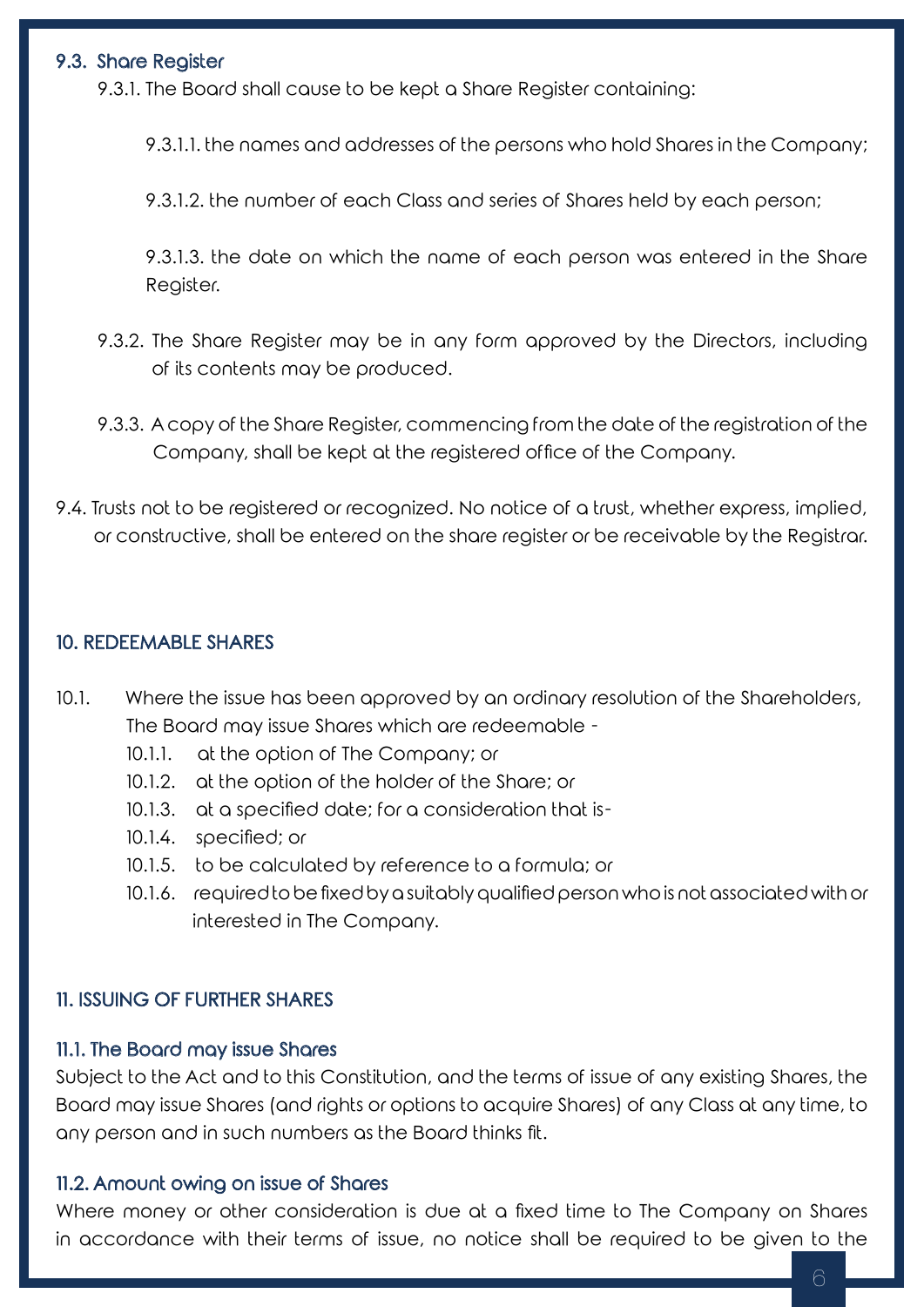Shareholder (or other person liable under the terms of issue) before The Company may enforce payment of the amount due.

## 11.3. Fractional Shares

The Board may issue fractions of Shares which shall have corresponding fractional liabilities, limitations, preferences, privileges qualifications, restrictions, rights, and other attributes as those which relate to the whole Share of the same Class or series of Shares.

## 12. PRE-EMPTIVE RIGHTS

## 12.1. Pre-emptive rights on issue of Shares

Where the Company issues Shares which rank equally with, or in priority to existing Shares as to voting or distribution rights, those Shares shall be offered to the holders of existing Shares in a manner which would, if the offer were accepted, maintain the relative voting and distribution rights of those Shareholders.

## 12.2. Time limit for acceptance

An offer under Article 12.1 shall remain open for acceptance for a reasonable time, which shall not be less than fourteen (14) days.

## 12.3. Disposal of unwanted new Shares

New Shares offered to existing Shareholders pursuant to Article 12.1. above and not accepted within the prescribed time or in respect of which an intimation is received from the person to whom the offer is made declining such offer may be disposed of by The Board in such manner as it thinks most beneficial to The Company.

# 13. CALLS ON SHARES AND FORFEITURE OF SHARES

Calls on shares and forfeiture of shar es shall be conducted in accordance with the Act.

## 14. TRANSFER AND TRANSMISSION OF SHARES

# 14.1. Restrictions and limitations on transfer of shares

Save and except when a Share is purchased by the Company, every change in the ownership of Shares in the capital of the Company shall be subject to the following limitations and restrictions.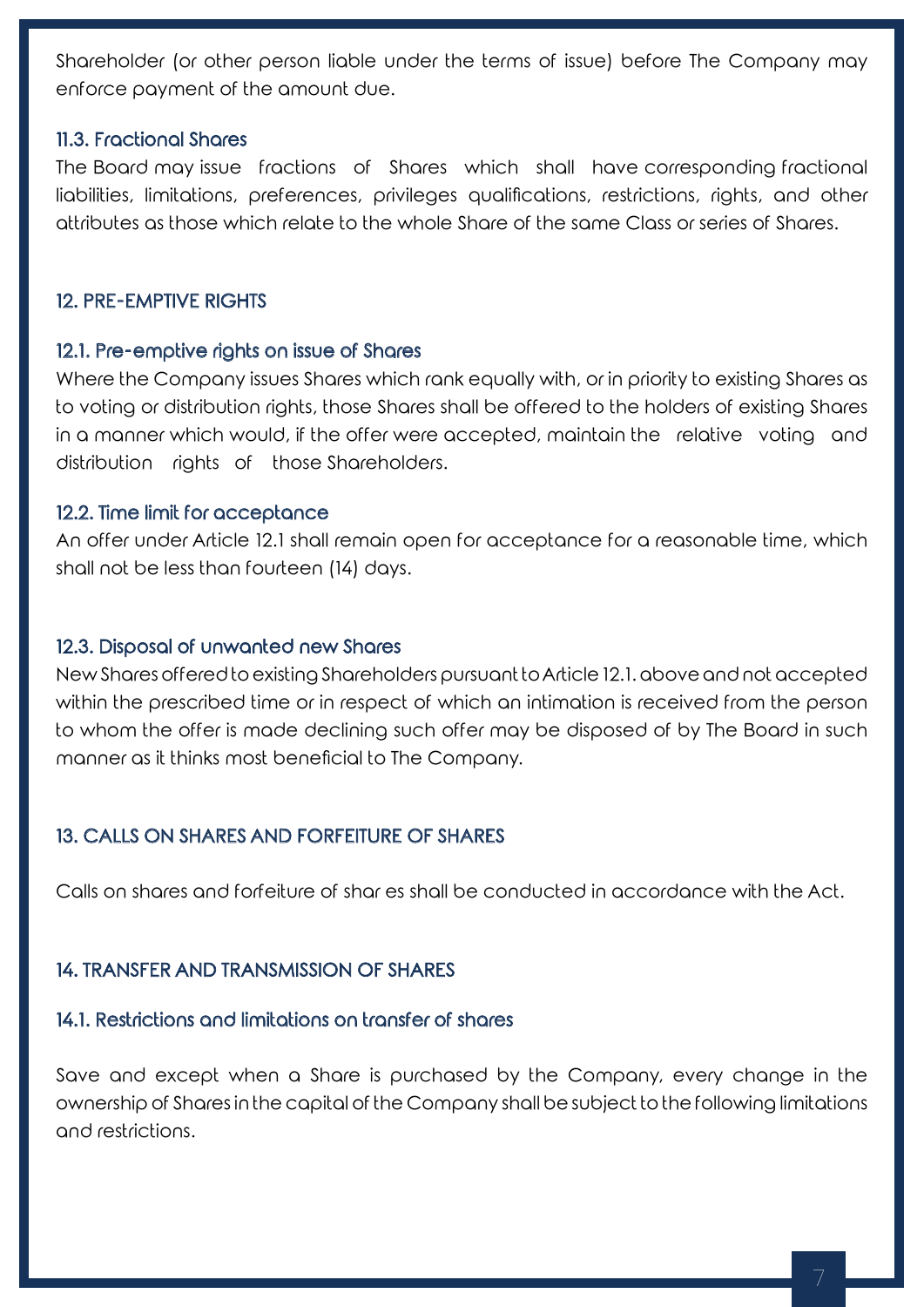## 14.2. Pre-emptive provisions

Save and except when the Share is purchased by the Company, no Share in the capital of the Company shall be sold or transferred by any Shareholder unless and until the rights of pre-emption herein after conferred have been exhausted.

## 14.3. Transfer notice and fair price

- 14.3.1. Every Shareholder, including the heirs, legatees or other representatives of a deceased Shareholder who intends to sell or transfer any Share shall give notice in writing to the Board of such intention.
- 14.3.2. Where the notice under Article 14.3.1 includes several Shares, it shall not operateas if it were a separate notice in respect of each such Share, and the proposing transferor shall be under no obligation to sell or transfer some only of the Shares specified in such notice.
- 14.3.3. The notice under Article 14.3.1 shall be irrevocable and shall be deemed to appoint the Board as the proposing transferor's agent to sell such Shares in one or more lots to any Shareholder or Shareholders of the Company, even if such Shareholder also a Director or other officer of the Company.
- 14.3.4. The price of the Shares to be sold shall be the price agreed upon between the party giving such notice and the Board; or failing any agreement between them within twenty-eight (28) days of the Board receiving such notice, such fair price as shall be determined by a person appointed jointly by the parties.
- 14.3.5. In the absence of an agreement under Article 14.3.4, either party may apply to the Judge in Chambers to appoint an arbitrator.
- 14.3.6. The person appointed under Article 14.3.4 or 14.3.5 shall certify the sum which, in his opinion, is the fair price for the Shares.
- 14.4. Offer to Shareholders and consequent sale
	- 14.4.1. Where the price for the Shares sold under Article 14.3 is agreed upon or determined, as the case may be, the Board shall immediately give notice to each of the Shareholders, other than the person in tending to sell or transfer such Shares.
	- 14.4.2. A notice under Article 14.3.1 shall state the number and price of such Shares and shall request each of the Shareholders to whom the notice is given to state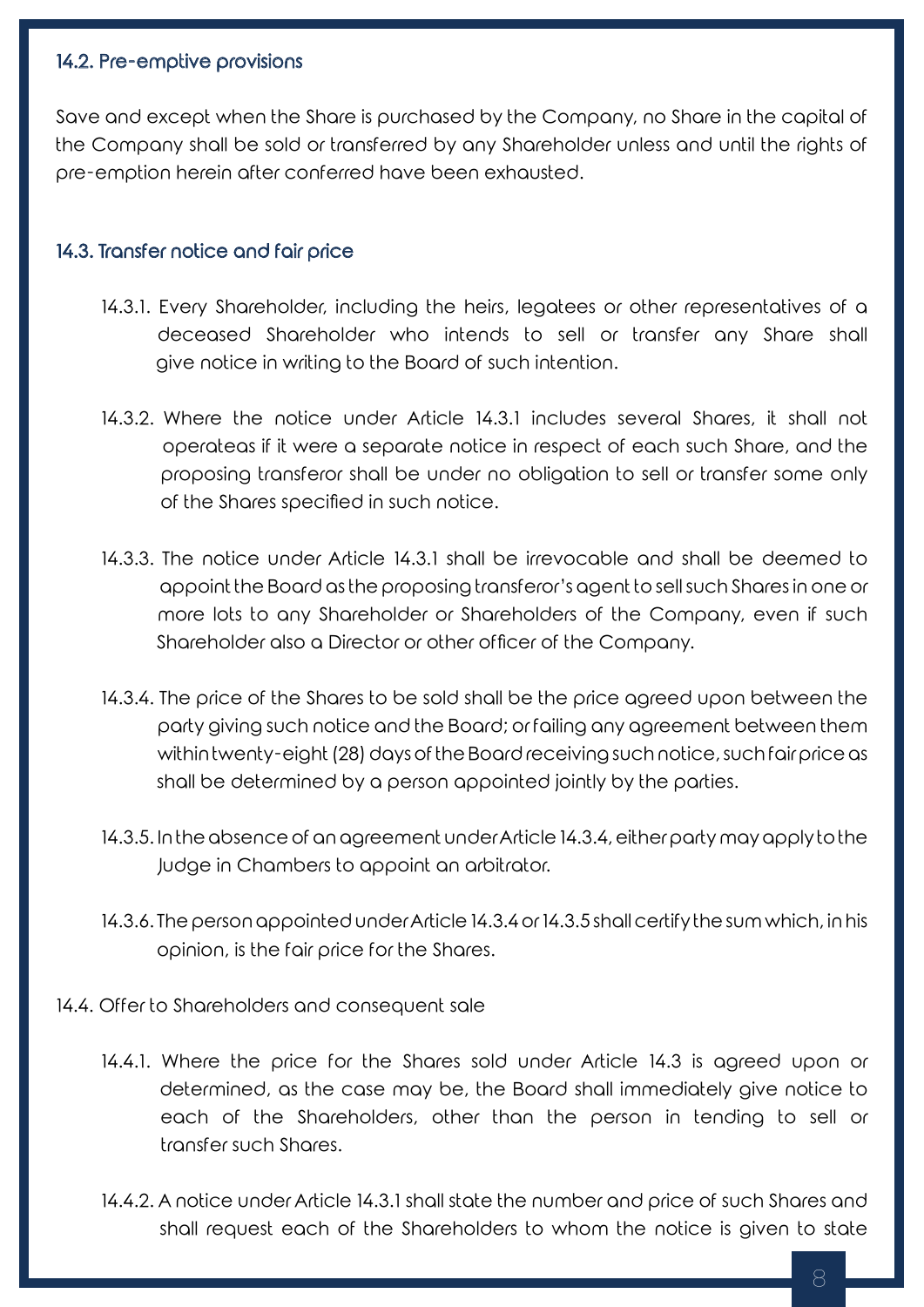in writing to the Board with in twenty-one (21) days of the date of the notice whether he is willing to purchase any and, if so, what maximum number of such Shares.

- 14.4.3. At the expiration of twenty (20) days from the date of the notice, the Board shall:
	- 14.4.3.1. apportion such Shares amongst the Shareholders (if more than one) who have expressed an intention to purchase the Shares and, as far as possible, on a prorata basis, according to the number of Shares already held by them respectively,or
	- 14.4.3.2. if there is only one Shareholder, all the Shares shall be sold to that Shareholder, provided that no Shareholder shall be obliged to take more than the maximum number of Shares stated in that Shareholder's response to such notice.
- 14.4.4. Where the apportionment has been made or where only one Shareholder has notified his willingness to purchase, the party intending to sell or transfer such Share or Shares shall, on payment of the said price, transfer such Share or Shares to the Shareholder or respective Shareholders who has or have agreed to purchase the Shares and, in default thereof, the Board may receive and give a good discharge for the purchase price on behalf of the party intending to sell and enter the name of the purchaser or purchasers in the Share Register as holder or holders of the Share or Shares sold.

### 14.5. Shares on offer not taken up by Shareholders

- 14.5.1. Where Shares remain unsold under Article 14.3 and 14.4 at the expiry of the period of sixty (60) days of the Board receiving a notice under Article 14.3.1, the person intending to sell or transfer the Shares, may, within a further period of thirty (30) days, sell all the Shares not sold, (but not some only), to any person who is not a Shareholder.
- 14.5.2. The person intending to sell the Shares shall not sell the Shares for a price less than the price at which the Shares have been offered for sale to the Shareholders under this Article 14.

## 14.6. Family transactions

14.6.1. Notwithstanding the restrictions stipulated in Articles 14.1 to 14.4: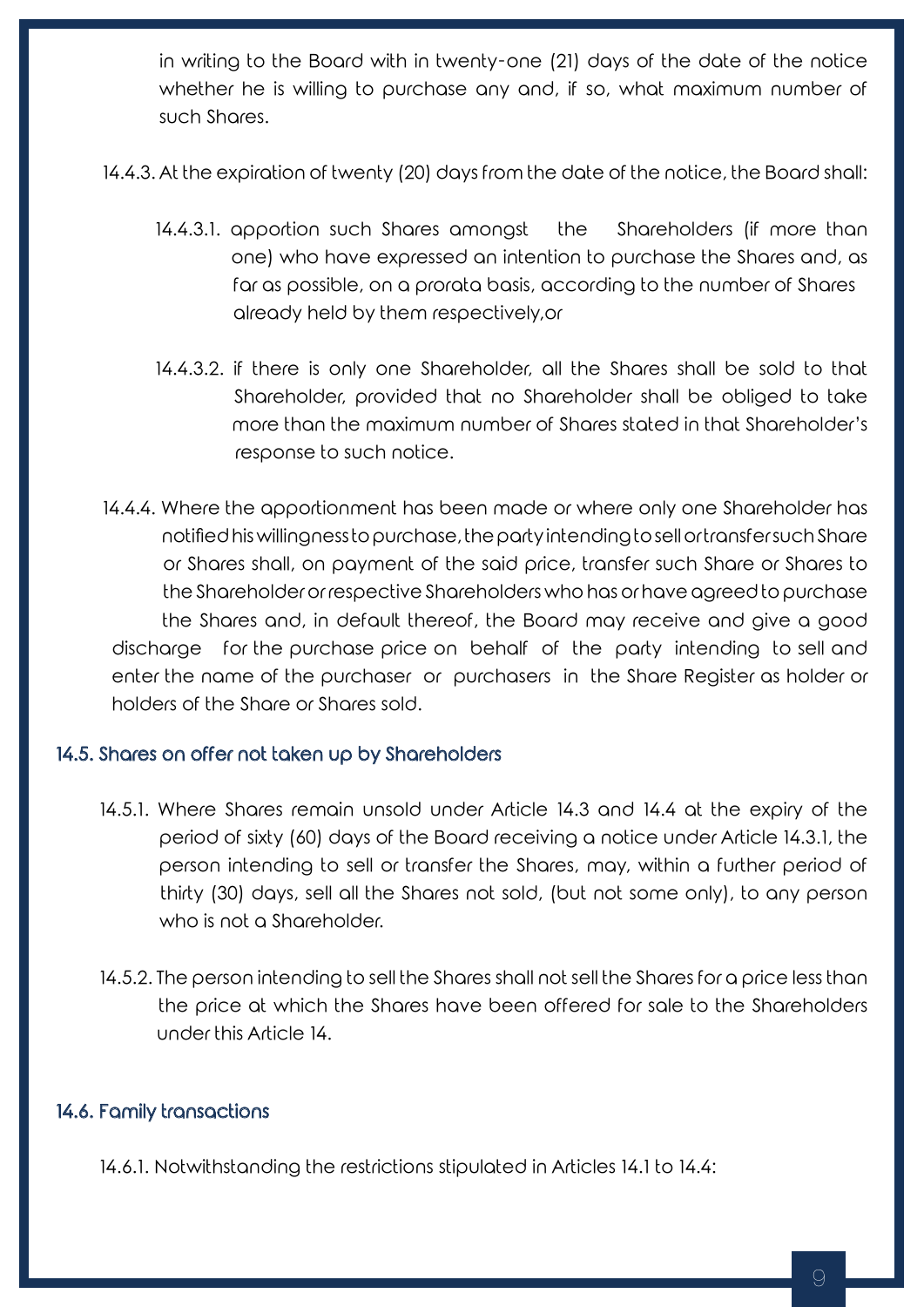- 14.6.1.1. any Share may, in consequence of a sale, donation inter vivos or otherwise, be transferred by a Shareholder to, or to trustees for, the spouse, any ascendant and /or descendant, any son-in-la w or daughter-in-law, of that Shareholder, or toany company or partnership formed between such spouse, ascendant and/ ordescendant and / or any son-in law and/or daughter-in-law, and any Share of a deceased Shareholder may be transferred to his heirs or legatees.
- 14.6.1.2. any Share held by trustees under any trust may be transferred to any beneficiary, being the spouse, or ascendant or descendant or son-in-law or daughter-in-law of such Shareholder, of such trust, and Shares standing in the name of the trust of the will of an deceased Shareholder or trustees under any such trust may be transferred upon any change of trustees for the time being of such trust.

 Provided that the Directors are satisfied that the party applying for the transfer is entitled there to.

### 14.7. Transfer approved by all Shareholders

Any Share may be transferred by a Shareholder to any person if the transfer is approved in writing, by all Shareholders. The restrictions in Articles 14.1 to 14.4 do not apply to any transfer authorised by this Article.

### 15. DEBENTURES

The Company may issue debentures conformably to the Act.

### 16. DISTRIBUTIONS

#### 16.1. Power to authorize distributions

- 16.1.1 The Board is empowered and may, not withstanding Section 61(1)(b) of the Act, upon being satisfied on reasonable grounds that The Company will satisfy the Test, authorise and declare interim and final distributions by The Company to Shareholders of any amount and to any Shareholders as it thinks fit.
- 16.1.2. The Directors who vote in favour of a Distribution shall sign a certificate stating that, in their opinion, The Company will satisfy the Solvency Test immediately after the Distribution.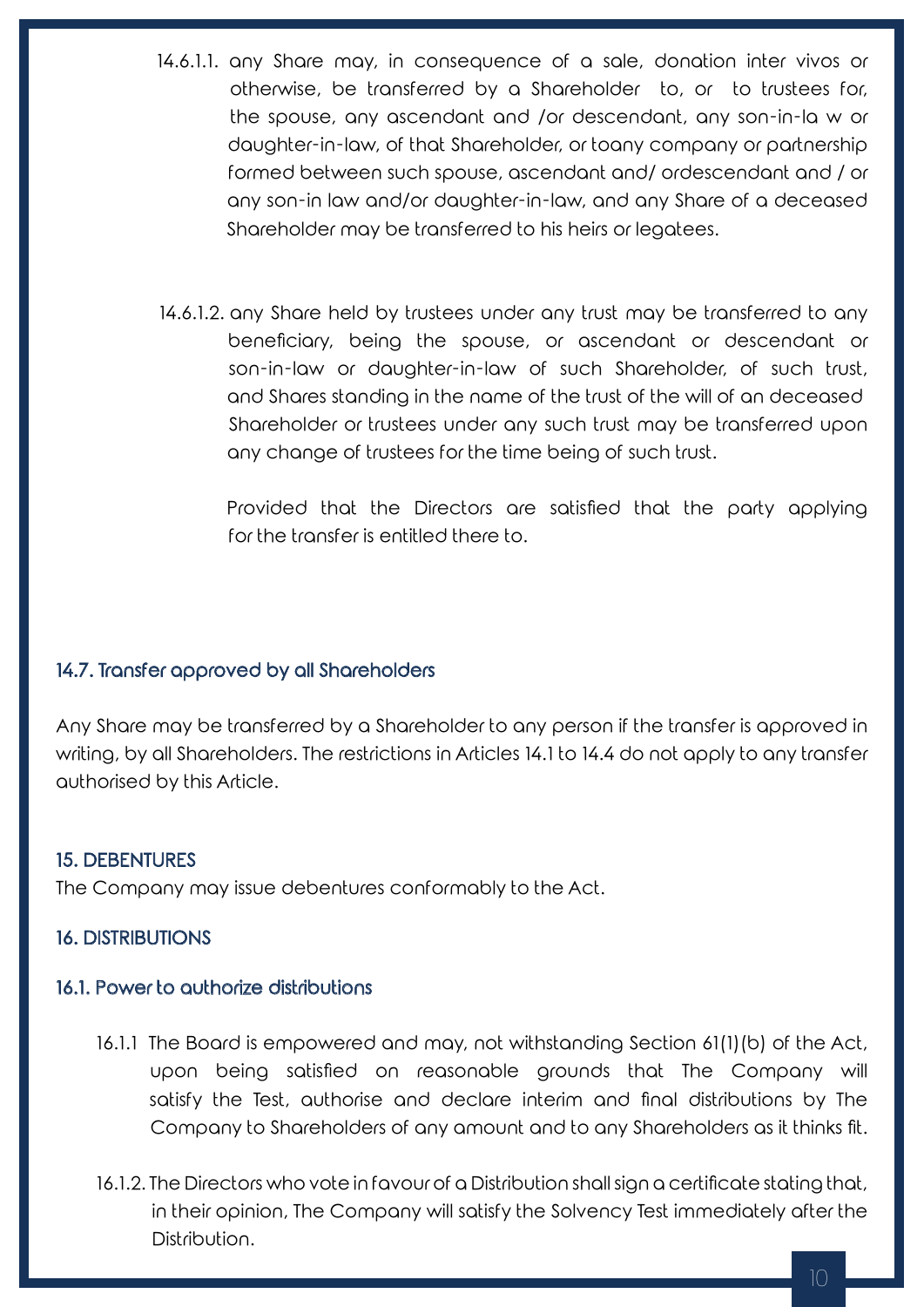16.1.3. Assets and Shares in lieu of dividends.

16.1.4. The Board may distribute assets of The Company, and in particular shares of any other company, wholly or partly, to a Shareholder, in lieu of payment of a proposed dividend or proposed future dividends.

# 17. DIVIDENDS

## 17.1. Deduction of unpaid calls

The Board may deduct from any dividend payable to any Shareholder any sums of money, if any, presently payable by such Shareholder to The Company on account of calls or otherwise in relation to the Shares on which such dividends are payable.

## 17.2. No interest

No dividend shall bear interest against the Company.

## 17.3. Dividends on Shares not fully paid up to be paid pro rata

Subject to the rights of persons, if any, entitled to Shares with special rights as to dividends, all dividends on Shares not fully paid up shall be authorised and paid in proportion to the amount paid to The Company in satisfaction of the liability of the Shareholder to The Company in respect of the Shares either under this constitution or pursuant to the terms of issue of the Shares. No amount paid or credited as paid on a Share in advance of calls shall be treated for these purposes as paid on the Share. All dividends shall be apportioned and paid proportionately to the amounts paid or credited as paid on the Shares during any or portions of the period in respect of which the dividend is paid, but if any Share is issued on terms providing that it shall rank for dividend as from a particular date that Share shall rank for dividend accordingly.

### 17.4. No dividend to be paid on advance calls

Any amount paid up in advance of calls on any share may carry interest but shall not entitle the holder of the share to participate in respect thereof in a dividend subsequently declared.

## 18. PURCHASE OF COMPANY'S OWN SHARES

The Company is hereby expressly authorised to purchase or otherwise acquire or hold its own Shares in accordance with the provisions of the Act.

## 19. TREASURY SHARES

The Company may hold its own shares as and when decided by the Board in accordance with the provisions of the Act.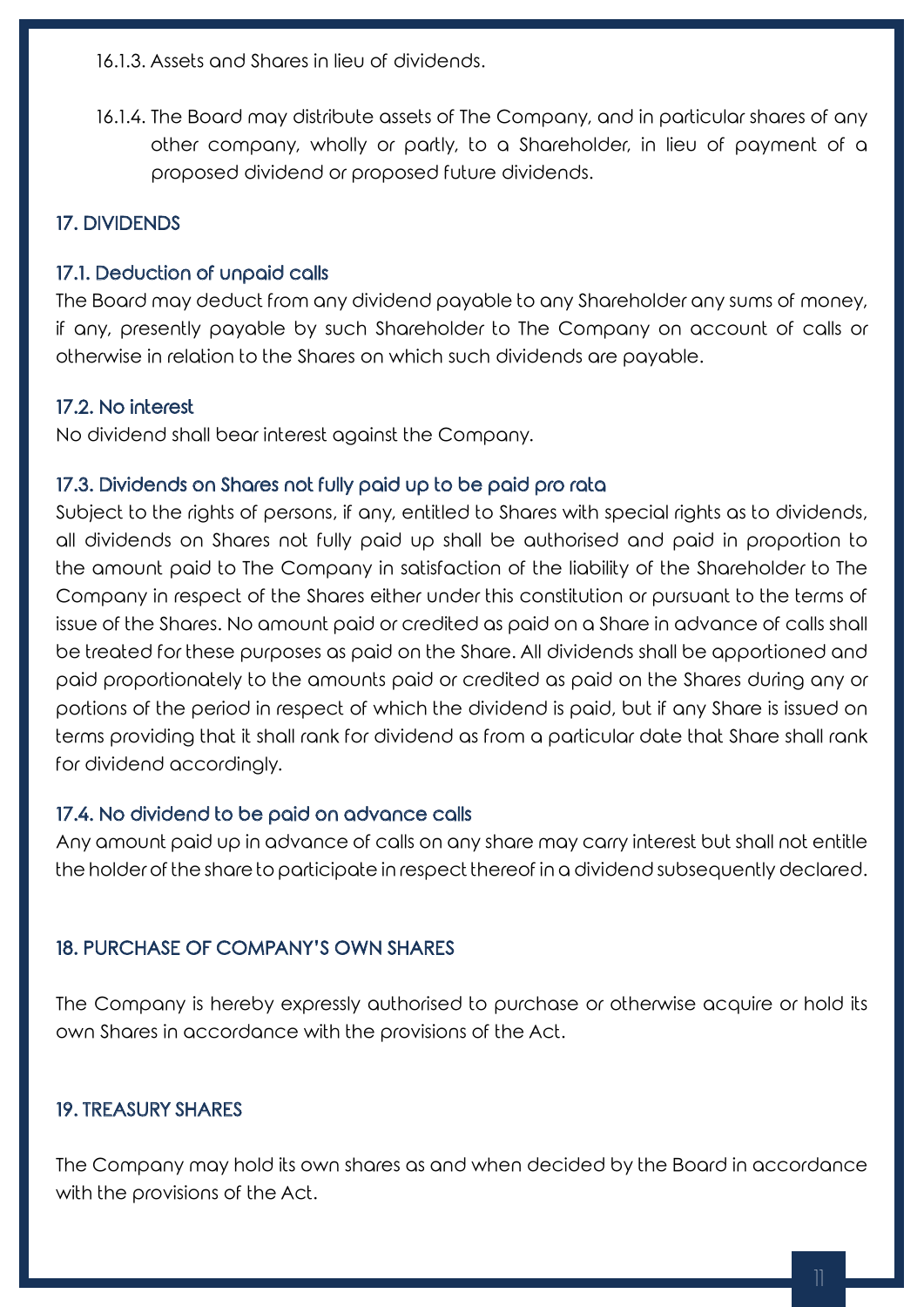## 20. GENERAL MEETINGS

20.1. Shareholder Powers

- 20.1.1. Powers reserved to the Shareholders by the Companies Act may be exercised only:
- 20.1.1.1. At a meeting of Shareholders pursuant to Article 21.1 or Article 21.6;
- 20.1.1.2. By a unanimous resolution; or

20.1.1.3. By a resolution in lieu of a meeting pursuant to section 117 of the Companies Act.

#### 20.2. Ordinary resolutions

Unless otherwise specified in the Companies Act or this Constitution, a power reserved to Shareholders may be exercised by an Ordinary Resolution.

#### 20.3. Special resolutions

- 20.3.1. When Shareholders exercise a power to:
	- 20.3.1.1. adopt a constitution, or alter or revoke the constitution;
	- 20.3.1.2. reduce the stated capital of the company under section 62 of the Companies Act;
	- 20.3.1.3. approve a major transaction;
	- 20.3.1.4. approve an amalgamation of the company under section 246 of the Companies Act;
	- 20.3.1.5. put the company into liquidation; the power must be exercised by Special Resolution.
- 20.4. Special Resolution pursuant to Article 20.3.1.1 to 20.3.1.4 can be rescinded only by a Special Resolution.
- 20.5. A Special Resolution pursuant to Article 20.3.1.5 cannot be rescinded.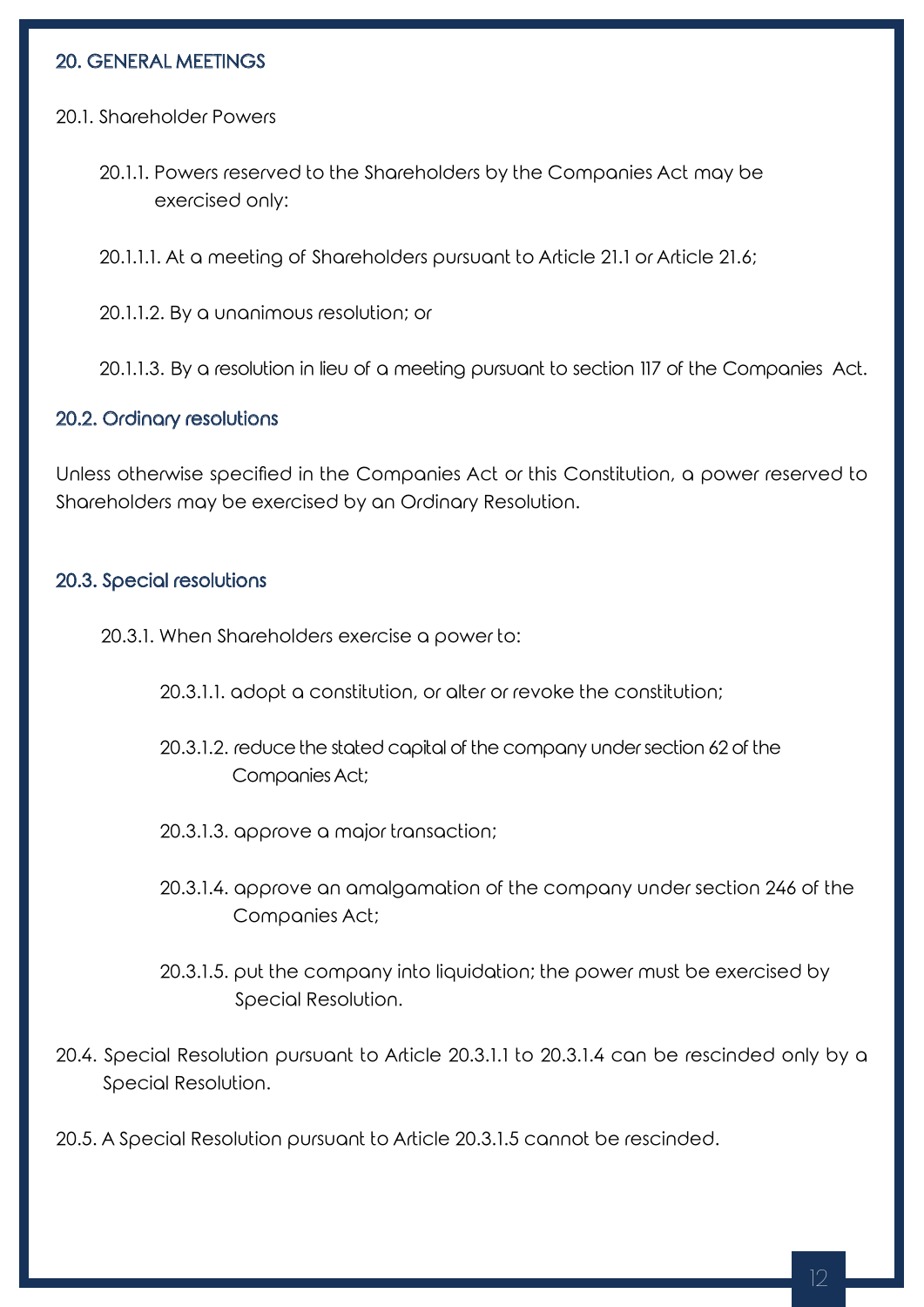## 21. MEETINGS OF SHAREHOLDERS

- 21.1. Annual Meeting: Subject to Article 21.2, the Board shall call an annual meeting of Shareholders to be held-
	- 21.1.1. not more than once in each year;
	- 21.1.2. not later than 6 (six) months after the Balance Sheet Date of the Company; and

21.1.3. not later than 15 (fifteen) months after the previous annual meeting.

- 21.2. The Company may not hold its first annual meeting in the calenda r year of its incorporation but shall hold that meeting within 18 (eighteen) months of its incorporation.
- 21.3. The Company shall hold the meeting on the date on which it is called to be held.
- 21.4. The business to be transacted at an annual meeting shall, unless already dealt with by the Company, include -
- 21.5. Where the financial statements are not approved at the annual meeting, they shall be presented at a further special meeting called by the Board.
- 21.6. Special Meeting: a special meeting of Shareholders may be called at any time by:
	- 21.6.1. The Board;
		- or
	- 21.6.2. on the written request of Shareholders holding shares carrying together not less than 5 per cent of the voting rights entitled to be exercised on the issue.
- 21.7. Quorum and voting
	- 21.7.1. There shall be a quorum for holding a General Meeting where such shareholders or their proxies are present and together represent between them at least fifty-one percent (51%) of the shareholding of The Company.
	- 21.7.2. In case of Shares conferring the right to vote burdened with a usufruct, the bare owner thereof shall be the only person entitled to vote.
	- 21.7.3. Any power which the Act or this Constitution requires to be exercised by an Ordinary Resolution or a Special Resolution may be exercised by way of a Unanimous Resolution.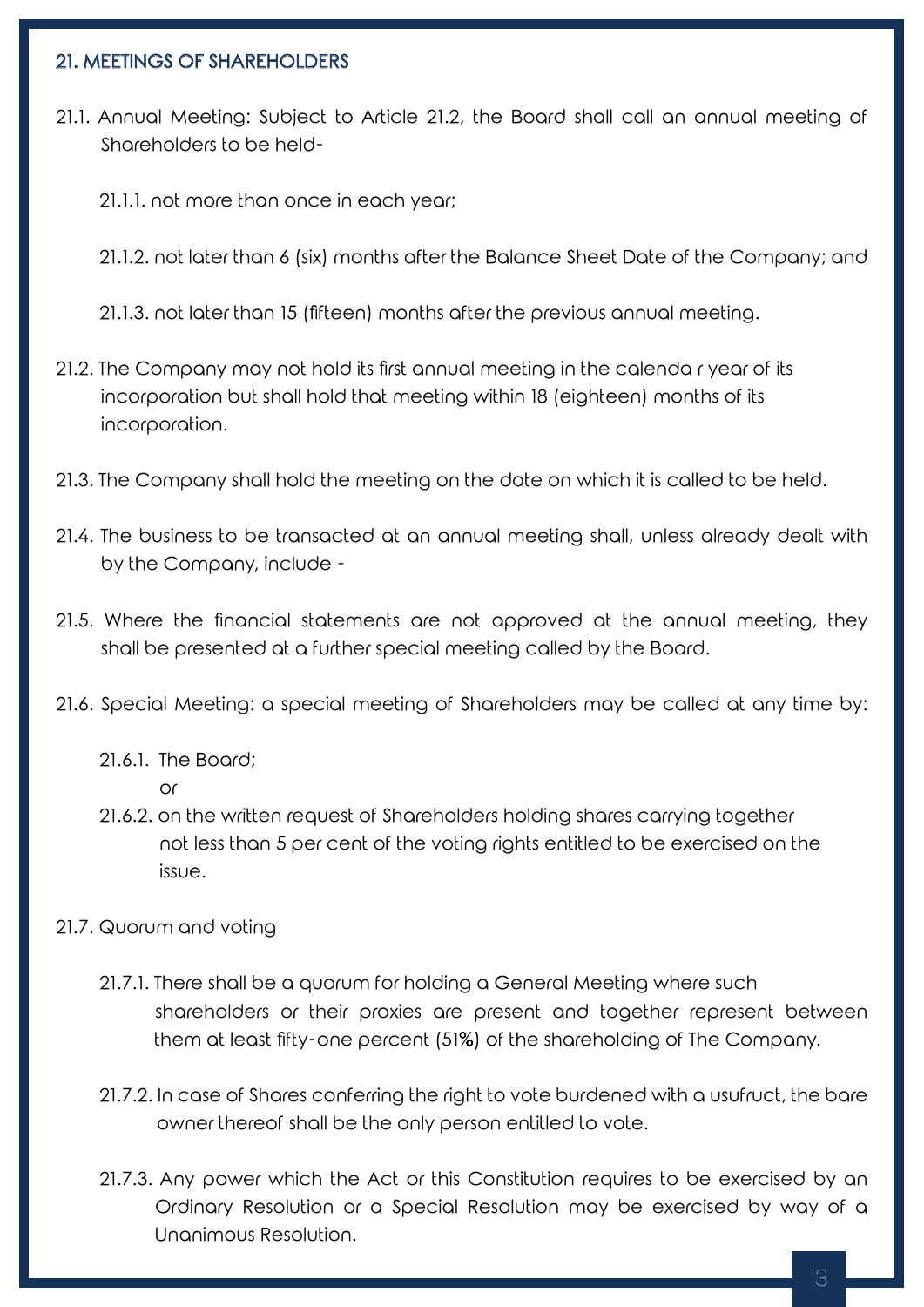## 21.8. Postal votes

No postal votes shall be allowed for a general meeting.

#### 21.9. Other proceedings

Unless otherwise expressly provided in this Constitution, a General Meeting may regulate its own procedure.

#### 22. APPOINTMENT AND REMOVAL OF DIRECTORS

#### 22.1. Number of Directors

The Board shall consist of not less than one (1) or more than Ten (10) Directors, but such minimum and maximum numbers can be amended by an ordinary resolution of Shareholders.

#### 22.2. Appointment of Directors

- 22.2.1. The directors of The Company shall be such person or persons as may from time to time be appointed either by the Shareholders by ordinary resolution or by notice in writing to The Company signed by the holder or holders of a majority of the Shares in the capital of The Company but so that the total number of directors shall not at any time exceed the maximum number provided by Article 22.1.
- 22.2.2. The Directors may a t any time and from time to time appoint any of the Managers or other employees of Th e Company to be Executive Directors, and may define, limit and restrict their powers, authorities, rights to attend and participate in board meetings, and determine their remuneration, du ties and immunities, and any other terms of their appointment, and may remove any director so appointed.

#### 22.3. Directors' power to appoint other directors

- 22.3.1. Notwithstanding any other provision in this Constitution, the Directors shall have power at any time to appoint any person to be a Director, either to fill a casual vacancy or as an addition to the existing Directors but so that the total number of Directors shall not at any time exceed the number fixed in accordance with this Constitution.
- 22.3.2. The continuing Directors shall act notwithstanding any vacancy on the Board. If their number is reduced below the number fixed by, or pursuant to, this Constitution as the minimum number of Directors, the continuing Directors will act only for the purpose of summoning a General Meeting of the Company.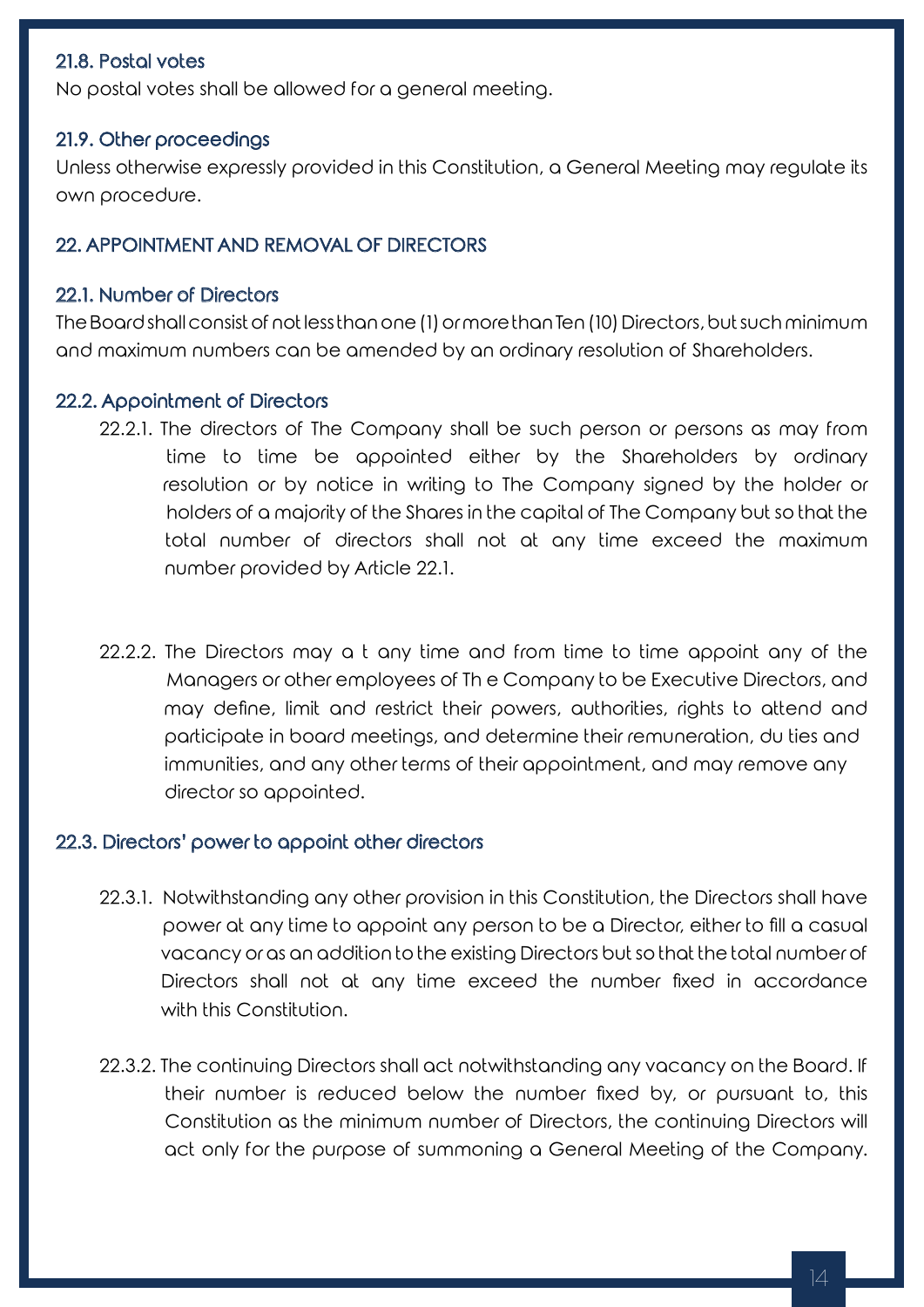## 22.4. Shareholding qualification

A Director shall not be required to hold Shares.

#### 22.5. Alternate Directors

- 22.5.1. Every Director may, upon obtaining written approval of the Chairperson and giving notice to the Company Secretary, appoint any person (including any other Director) to act as his Alternate Director, either generally or in respect of a specified meeting or meetings at which the Director is not present.
- 22.5.2. The appointing Director may, at his discretion, by notice in Writing to the Chairman and Company Secretary, remove his Alternate Director.
- 22.5.3. An Alternate Director may, while acting in the place of the appointing Director, represent, exercise and discharge all the powers, rights, du ties and privileges (but excluding the right of acting as Chairperson) of the appointing Director. The Alternate Director shall be subject, in all respects, to the same terms and provisions as those regarding the appointment of his appointing Director, except as regards remuneration and the power to appoint an Alternate Director under this Constitution.
- 22.5.4. A Director, who is also an Alternate Director shall be entitled, in addition to his own vote, to a separate vote on behalf of the Director he is representing.
- 22.5.5. An Alternate Director's mandate shall lapse automatically upon his appointing Director ceasing to be a Director.
- 22.5.6. The notice of appointment of an Alternate Director shall include an address for service of notice of meetings of the Board.
- 22.5.7. An Alternate Director shall not be the agent of his appointer and shall exercise his duties as a Director independently of his appointer.

#### 22.6. Removal of Directors

- 22.6.1. A Director shall vacate his office m any of the following events namely:
	- 22.6.1.1. If he resigns his office by notice in writing signed by him and left at the registered office;
	- 22.6.1.2. If he becomes insolvent or makes any arrangements or composition with his creditors generally;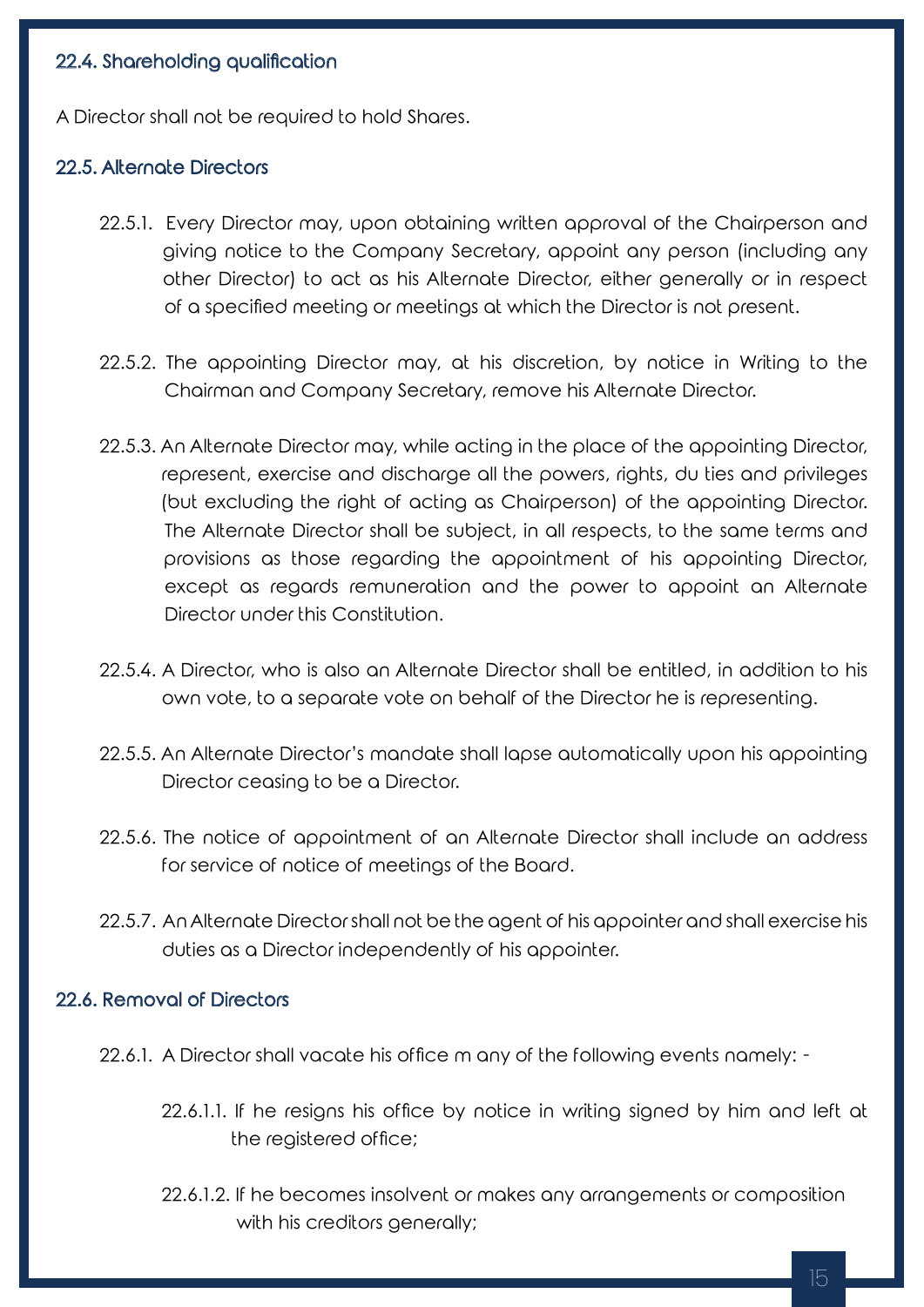- 22.6.1.3. If he ceases to be a Director by virtue of, or becomes prohibited from being a Director by reason of, an order made under the provisions of any law or enactment; or
- 22.6.1.4. by an Ordinary Resolution of the Company in a meeting of Shareholders called for the purpose that includes the removal of the Director.
- 22.6.2. The Board by Board Resolution shall fill up the vacated office of a retired or removed Director, by electing a new Director.

## 23. PROCEEDINGS OF THE BOARD

## 23.1. Quorum

- 23.1.1. A quorum for a meeting of the Board shall be the majority of Directors.
- 23.1.2. No business shall be transacted at a meeting of Directors if a quorum is not present.
- 23.1.3. A Director having an interest is to be counted in a quorum and shall disclose his interest.
- 23.1.4. If within fifteen (15) minutes past the time appointed for any meeting of Board, the required quorum is not present, such meeting shall stand adjourned to the next day at the same time and place provided such day is a working day or to such day and time as the Directors present may decide.

# 23.2. Voting

- 23.2.1. Every Director shall have one vote.
- 23.2.2. In case of equality of votes, the Chairperson shall have a casting vote.
- 23.2.3. A resolution of the Board shall be passed if it is agreed to by a majority of the Directors present.
- 23.2.4. Subject to section 146 of The Act, a Director (or his alternate) who is interested in a transaction entered into, or to be entered into by the Company may vote on any matter relating to the transaction, and, if he does vote, his vote shall be counted.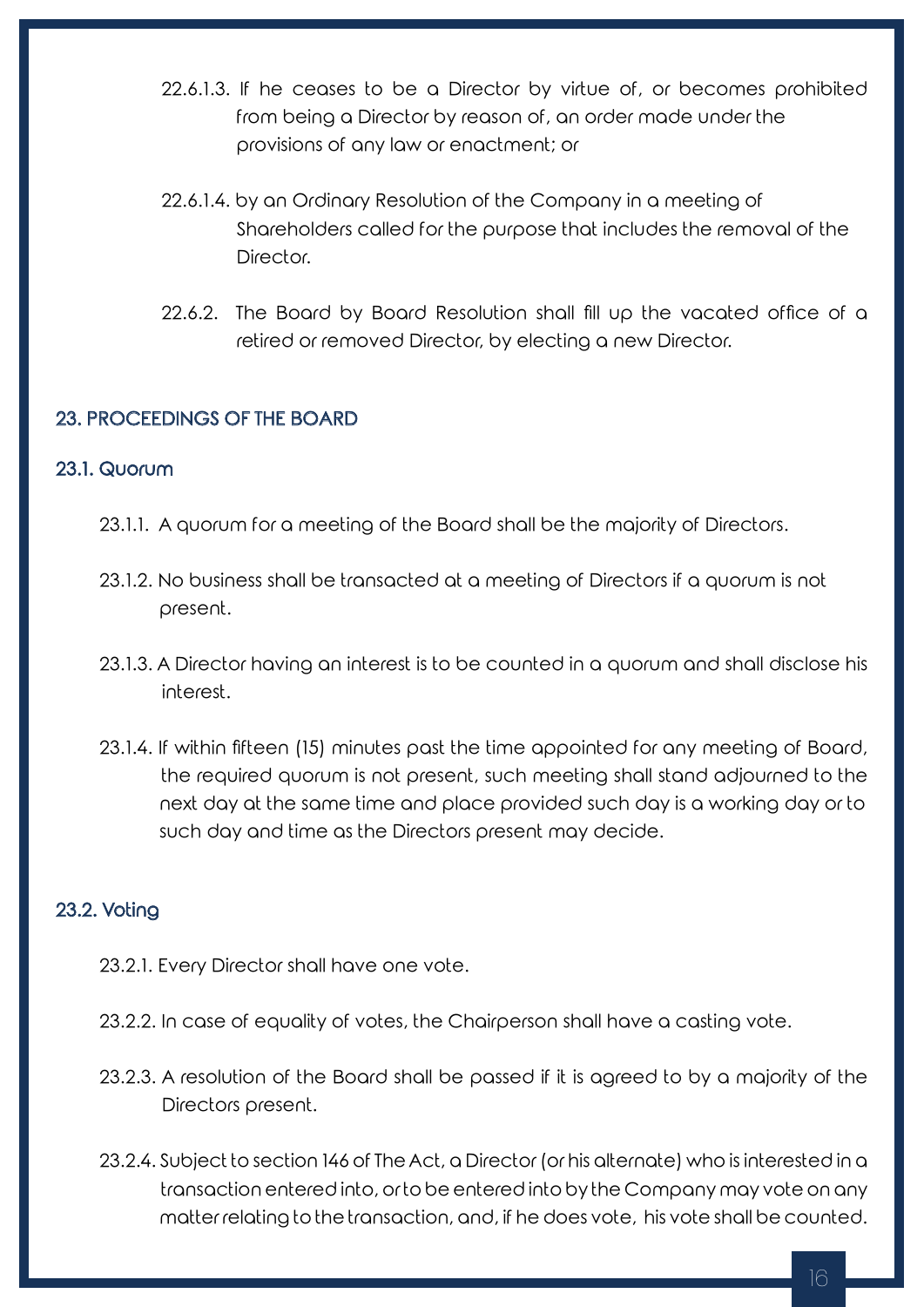## 23.3. Minutes

- 23.3.1. The Board shall ensure that minutes of all proceedings at meetings of the Board are kept.
- 23.3.2. Minutes which have been signed correct by the Chairperson of the meeting where the minutes are approved or the person mandated by the Directors if approved by written resolution of Directors shall be prima facie evidence of the proceedings.

## 23.4. Resolution in Writing

- 23.4.1. A written resolution signed or assented to, by the majority of the Directors then entitled to receive notice of a Board meeting, shall be as valid and effective as if it had been passed at a meeting of the Board duly convened and held.
- 23.4.2. Any such resolution may consist of several documents in like form each signed or assented to by one or more Directors.
- 23.4.3. A copy of any such resolution shall be entered in the minute book of Board proceedings.

## 24. REMUNERATION AND OTHER INTERESTS OF DIRECTORS

### 24.1. Authority to remunerate Directors

- 24.1.1. The Shareholders by Ordinary Resolution, or the Board if it is satisfied that to do so is fair to The Company, shall approve:
	- 24.1.1.1. the payment of remuneration or the provision of other benefits by The Company to a Director for his services as a Director during the term of his office or upon retirement, or the payment of compensation for loss of office; and
	- 24.1.1.2. the making of loans and the giving of guarantees by The Company in accordance with section 159 (6) of the Act.
- 24.1.2. Where the Board approves any payment under Article 24.1.1, it shall forthwith enter, or cause to be entered, particulars of such payment in the Interests Register, if The Company has one.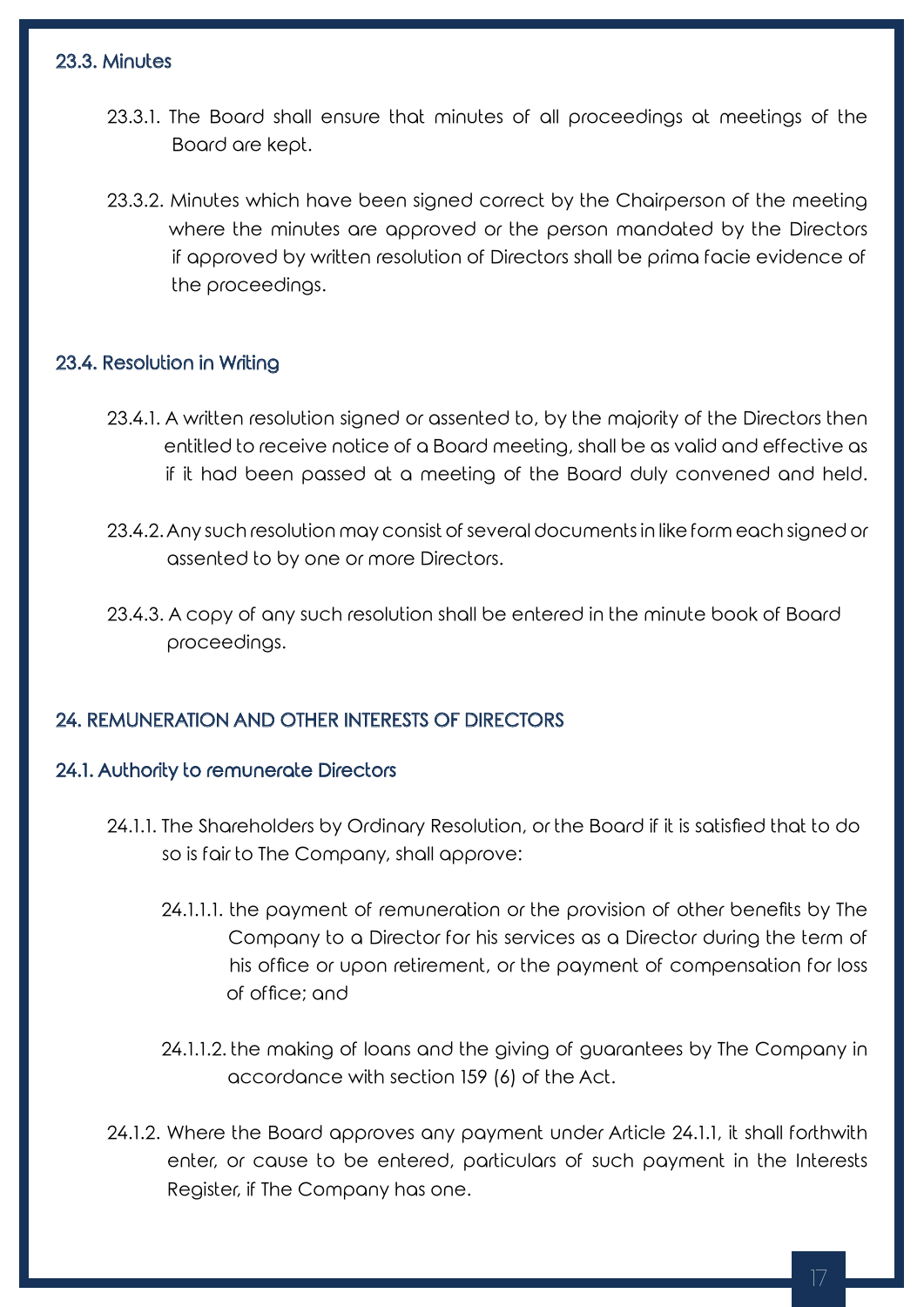24.1.3. Notwithstanding the provisions of this Article, the Shareholders of the Company may, by Unanimous Resolution or by Unanimous Shareholder Agreement, approve any payment, provision, benefit, assistance or other distribution referred to insection 159 of the Act provided that there are reasonable grounds to believe that,after the distribution, The Company is likely to satisfy the Solvency Test.

# 25. OTHER OFFICES HELD BY DIRECTOR

- 25.1. Any Director may act by himself, or his firm in a professional capacity for The Company,and the Director or the Director's firm will be entitled to remuneration for professional services as if the Director were not a Director. However, nothing in this Article shall authorise a Director or a Director's firm to act as auditor for The Company.
- 25.2. A Director may hold any other office in The Company (other than the office of auditor), for such period and on such terms (as to remuneration and otherwise) as the Board shall determine.

## 26. POWER OF ATTORNEY

- 26.1. The Board may, by power of attorney or otherwise, appoint any person or persons to be the agent of the Company and may delegate to any such person or persons any of its powers, authorities and discretions (with power to sub delegate), in each case for such purposes and for such time, on such terms (including as to remuneration) and conditions as it thinks fit.
- 26.2. The Board may confer such powers either collaterally with, or to the exclusion of and in substitution for, all or any of the powers of the Board in that respect and may revoke, withdraw, alter or vary any of such powers.

# 27. INDEMNITY AND INSURANCE

# 27.1. Indemnity of Directors and employees

27.1.1. The Board shall cause The Company to hold harmless and indemnify a Director or employee of The Company or a wholly-owned subsidiary company for all costs incurred by him and any moneys that he/ she may be ordered to pay in any proceedings: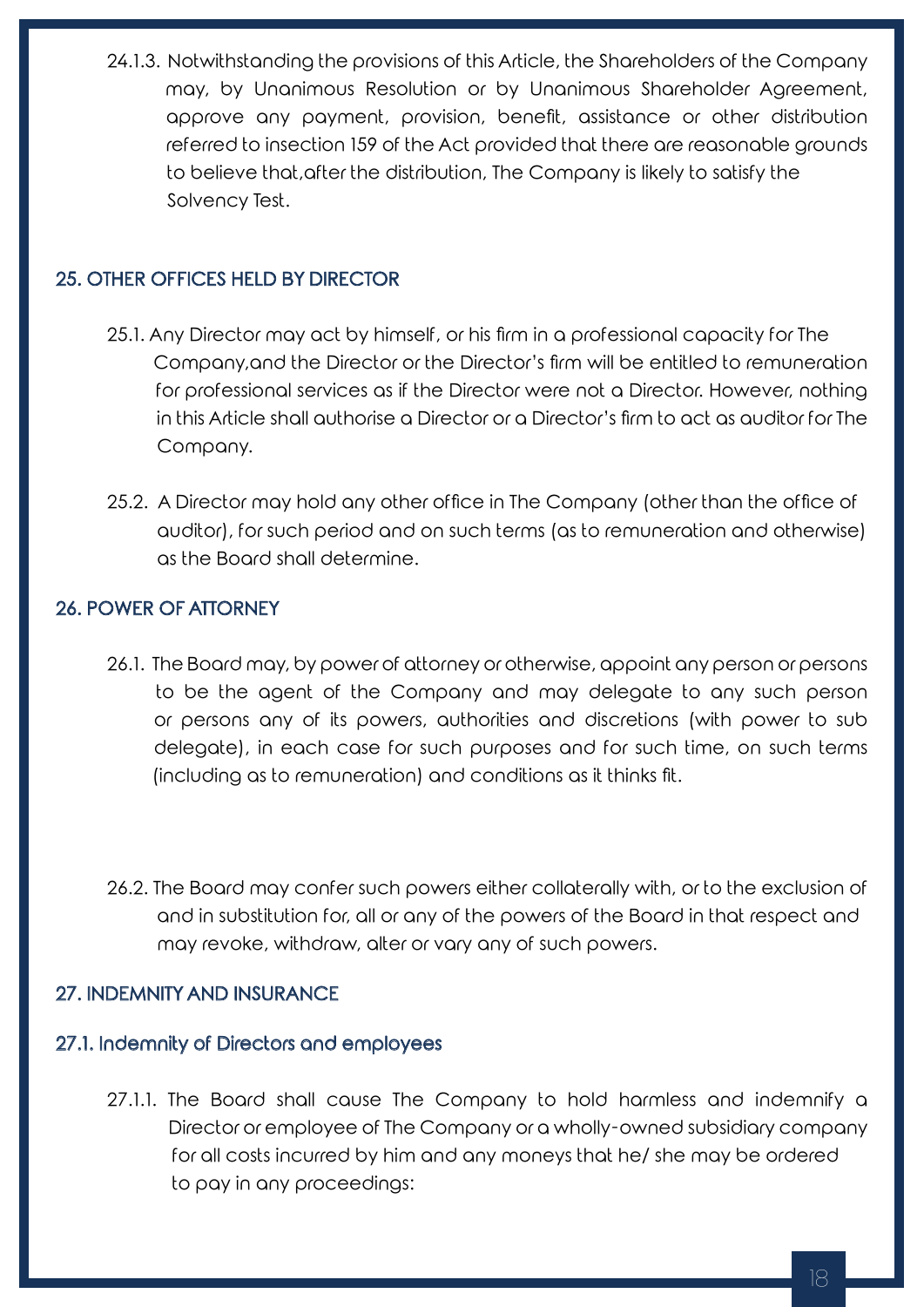- 27.1.1.1. that relates to any civil liability other than towards The Company or the wholly-owned subsidiary and/ or any of its officers - for any act or omission in his or her capacity as a Director or employee; and
- 27.1.1.2. where he/ she has acted in good faith in the exclusive interests of The Company or the wholly-owned subsidiary.
- 27.1.2. The Board shall further cause The Company to indemnify a Director or an employee of The Company or a wholly-owned subsidiary company in respect of costs incurred by the Director or employee in defending any claim or proceedings:
	- 27.1.2.1. that relate to any alleged criminal liability for any act or omission in his capacity as a Director or employee; and
	- 27.1.2.2. in which he/she is acquitted or in relation to which a discontinuance of proceedings is entered.
- 27.2. Insurance of Directors and employees
	- 27.2.1. The Board may cause The Company to effect insurance for Directors and employees of The Company or a related company in respect of:
		- 27.2.1.1. liability not being criminal liability for any act or omission in his capacity as a Director or employee and costs incurred by such Directors or employees in defending or settling any claim or proceedings relating to any such liability; and/or
		- 27.2.1.2. costs incurred by a Director or employee in defending any criminal proceedings that have been brought against the Director employee in relation to or omission in that person's capacity as Director or employee, in which he is acquitted or in relation to which a discontinuance of proceedings is entered.
- 27.3. The Board shall ensure that particulars of any indemnity given to, or insurance effected for, any Director or employee of The Company or related Company are forthwith entered in the Interests Register, and recorded in the minutes of the Board.

## 27.4. Definitions

For the purpose of this Article 27 "Director" includes a former Director and "employee" includes a former employee.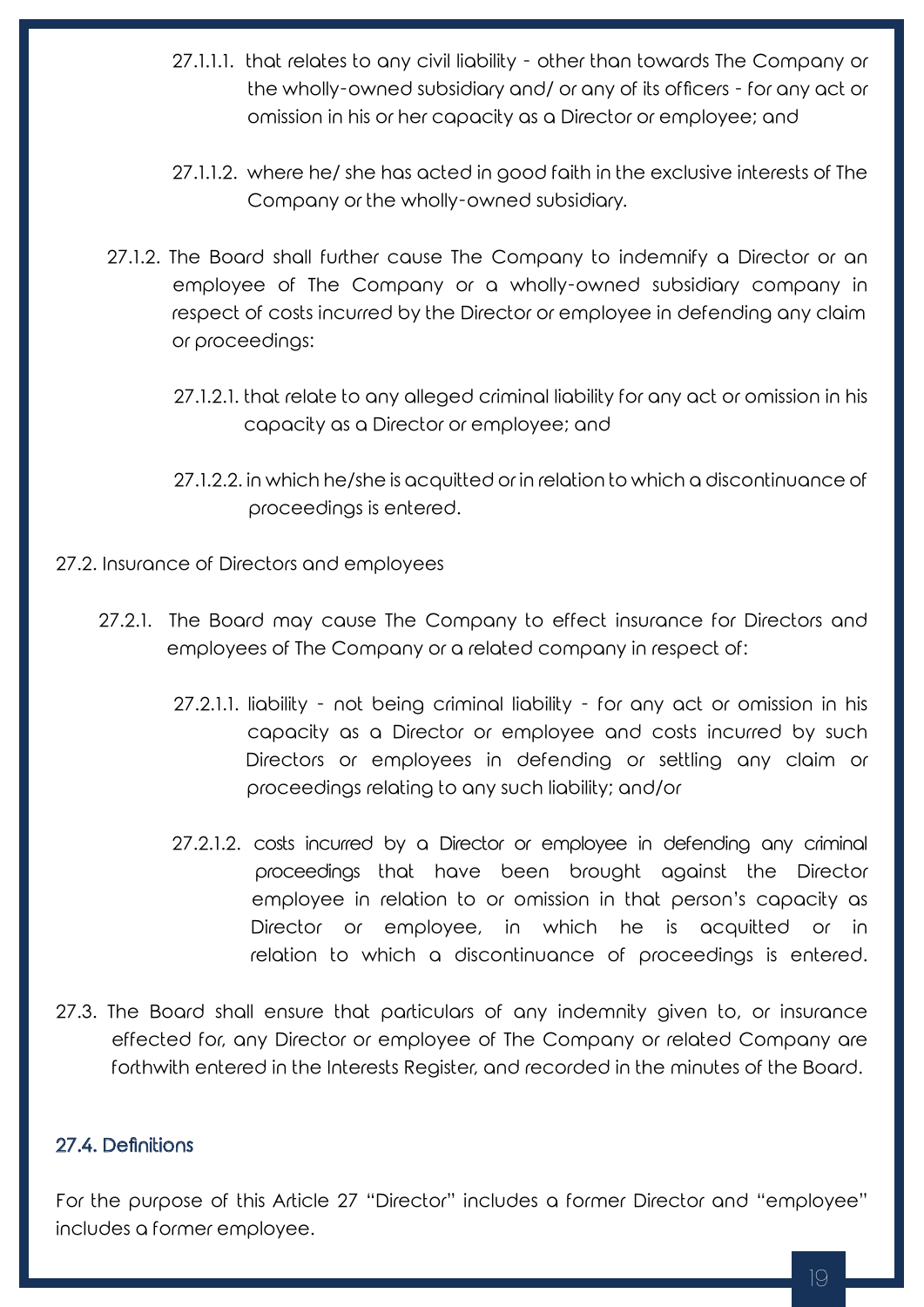## 28. BORROWING POWERS

- 28.1. Subject to this Constitution and the Companies Act, the Board may exercise all the powers of the Company to:
	- 28.1.1. borrow money;
	- 28.1.2. indemnify and guarantee;
	- 28.1.3. mortgage or charge all or any part of the w1dertaking, property and assets (present and future) and uncalled capital of the Company;
	- 28.1.4. create and issue debentures and other securities; and
	- 28.1.5. give security either outright or as collateral security for any debt, liability or obligation of the Company or of any third party.

## 29. SECRETARY

- 29.1. Company to have a secretary
	- 29.1.1. The Company shall have one or more secretaries holding the qualifications as provided by the Act (referred to as "The Secretary" in this constitution) to be appointed by The Board from time to time.
	- 29.1.2. The Company Secretary shall also be as of right the secretary of The Board.

### 29.2. Vacancy

- 29.2.1. The office of the Secretary shall not be left vacant for more than three consecutive months at any time.
- 29.2.2. If the office of Secretary is vacant for more than three consecutive months, anything required or authorised to be done by or in relation to a Secretary maybe done by any officer of The Company authorised generally or specifically for the

### 30. ACCOUNTING AND COMPANY RECORDS

30.1. Accounting Records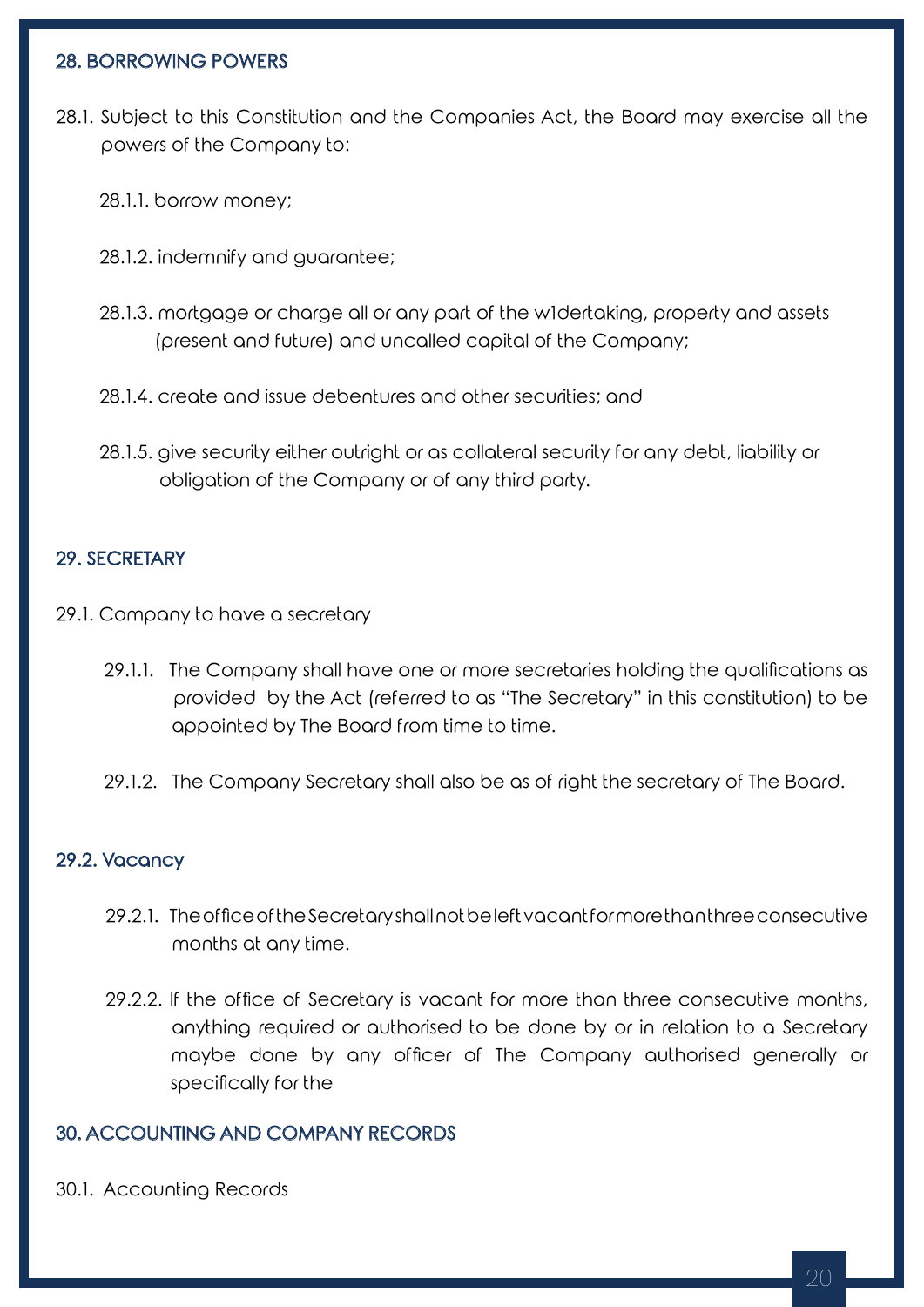30.1.1. The Board must keep accounting records that:

30.1.1.1. correctly record and explain the transactions of the Company;

- 30.1.1.2. shall at any time enable the financial position of the Company to be determined with reasonable accuracy;
- 30.1.1.3. shall enable the directors to prepare financial statements that comply with the Companies Act; and
- 30.1.1.4. shall enable the financial statements of the Company to be readily and properly audited.
- 30.2. Inspection of Company records by Directors
	- 30.2.1. Subject to Article 30.2.2.2, every Director of a Company shall be entitled, on giving reasonable notice, to inspect the records of the Company -

30.2.1.1. in written form;

30.2.1.2. without charge; and

30.2.1.3. at a reasonable time specified by the Director.

- 30.2.2. The Court may, on application by the Company, if it is satisfied that
	- 30.2.2.1. it would not be in tl1e Company's interests for a Director to inspect the records or;
	- 30.2.2.2. the proposed inspection is for a purpose that is not properly connected with the Director's du ties, direct that the records need not be made available for inspection or restrict the inspection of them in any manner it thinks fit.
- 30.3. Inspection of Company records by Shareholders
	- 30.3.1. A Company shall keep the records specified in Article 30.3.2 and make them available for inspection, in the manner specified in Article 30.4, by a Shareholder of the Company, or by a person authorised in writing by a Shareholder for the purpose, who serves on the Company written notice of intention to inspect the records.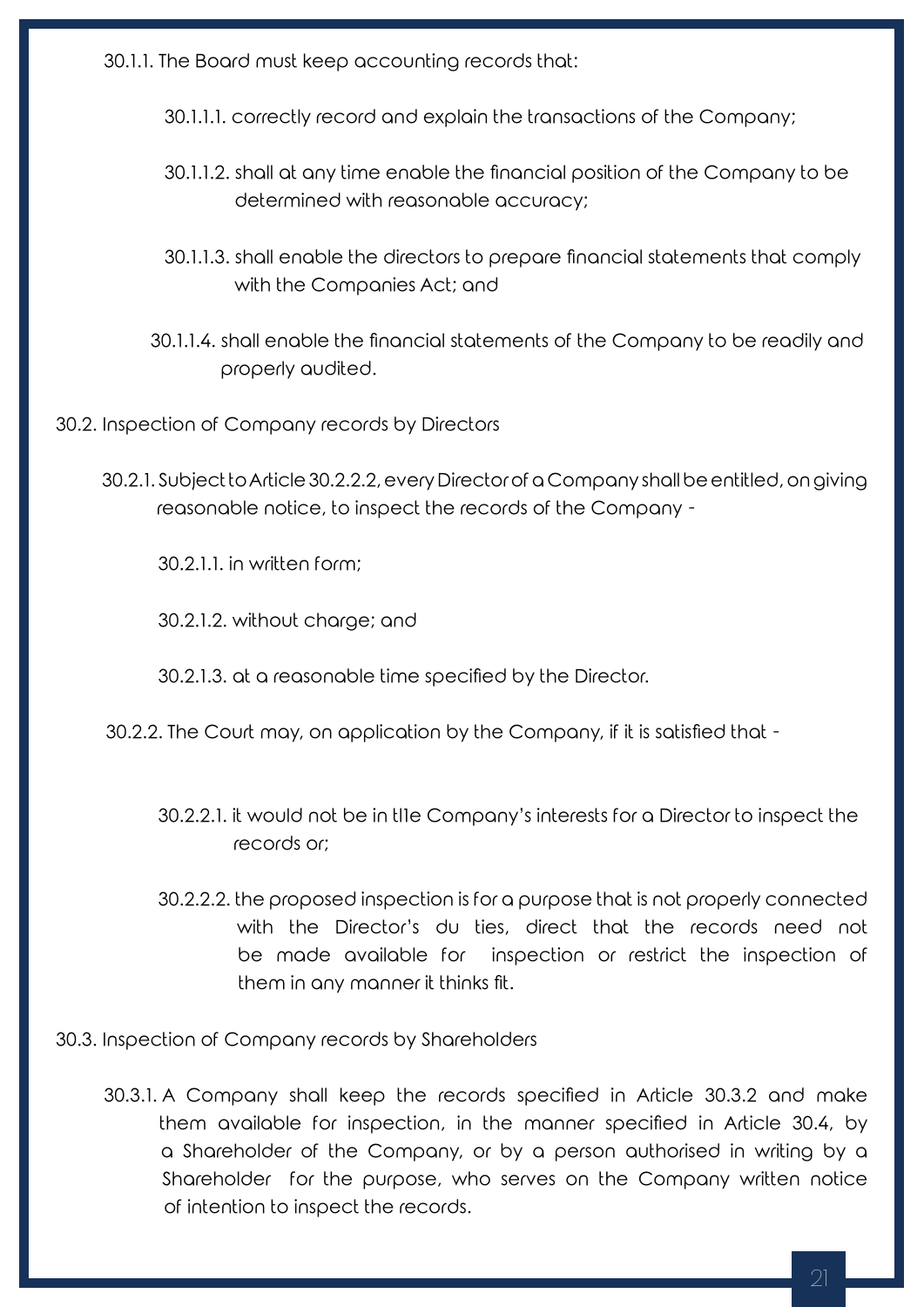30.3.2. The records to be made available for inspection shall be -

30.3.2.1. Minutes of all meetings and resolutions of Shareholders;

30.3.2.2. copies of written communications to all Shareholders or to all holders of a Class of Shares during the preceding 7 years, including annual reports, financial statements, and group financial statements;

30.3.2.3. certificates given by directors under the Companies Act; and 30.3.2.4. the interests register of the Company, w here it has one.

## 30.4. Manner of inspection

- 30.4.1. Documents which may be inspected under Article 30.3 shall be available for inspection at the place at which the Company's records are kept between the hours of 9.00 a.m. and 5.00 p.m. on each working day during the inspection period.
- 30.4.2. In this Article, the term "inspection period" means the period commencing on the third working day after the day on which notice of intention to inspect is served on the Company by the person or Shareholder concerned and ending with theeighth working day after the day of service.

## 30.5. Public inspection of Records

The Company shall make its records available for inspection in the manner specified in section 227 of the Companies Act, by a person who serves written no tice on the Company of his intention to inspect the records.

# 31. AUDIT

31.1. The Company shall, at each annual meeting, appoint an auditor to-

- 31.1.1. hold office from the conclusion of the meeting until the conclusion of the next annual meeting; and
- 31.1.2. audit the financial statements of the Company and if the Company is required to complete group financial statements, those group financial statements, for the accounting period next after the meeting.

31.2. The Board may fill any casual vacancy in the office of auditor, but while the vacancy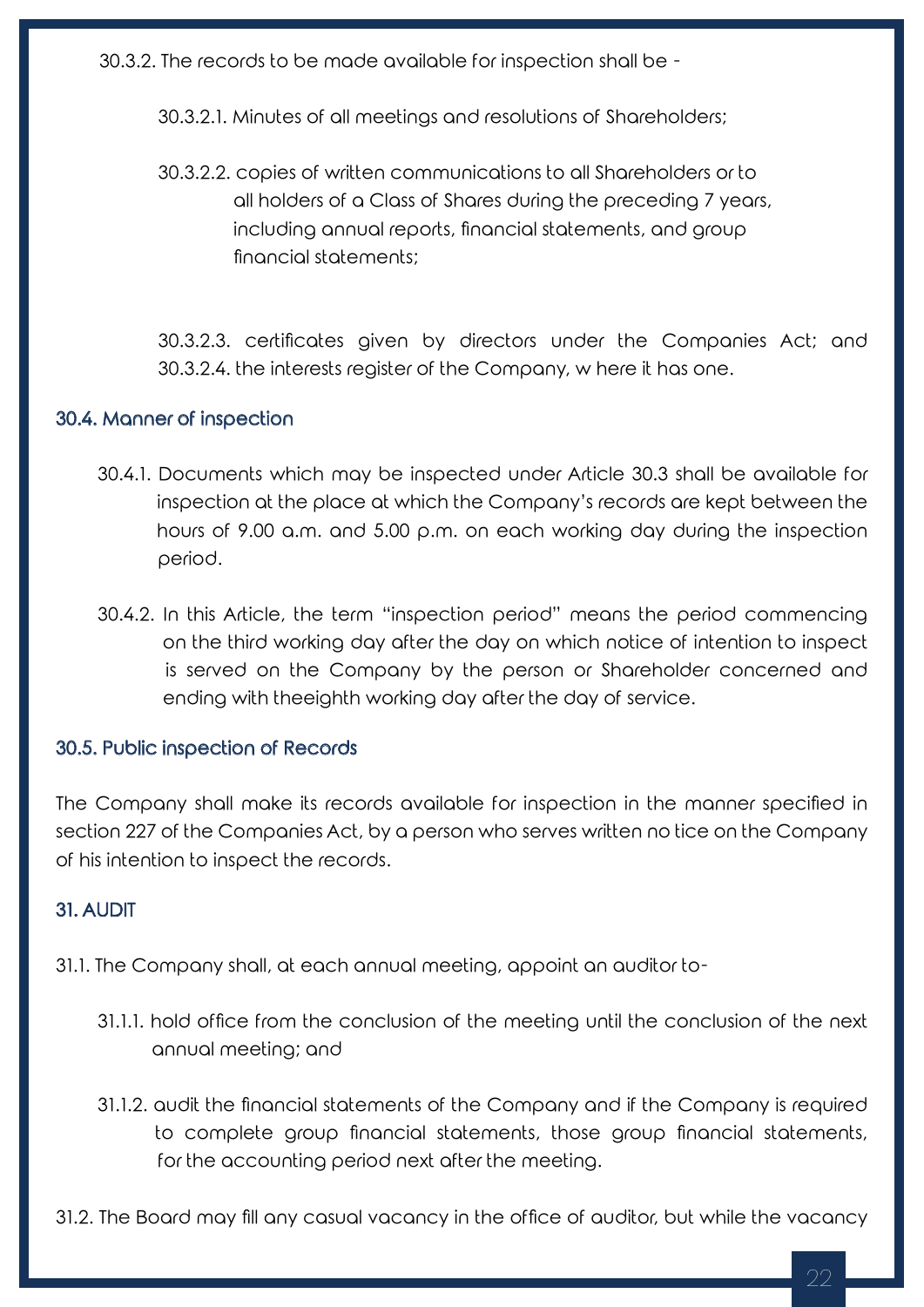remains, the surviving or continuing auditor, if any, may continue to act as auditor.

31.3. A Director or officer of the Company shall not be capable of being appointed as an Auditor of the Company.

## 32. AMENDMENT TO CONSTITUTION

The Company may by Special Resolution alter or modify this Constitution as originally drafted or as amended.

## 33. WINDING UP

- 33.1. The Company may commence to wind up and dissolve by a Special Resolution of the Shareholders.
- 33.2. Subject to Article 33.3 and 33.4 and to the terms of issue of an y Shares in the Company, upon the winding up of the Company, the assets, if any, remaining after payment of the debts and liabilities of the Company and the costs of winding up (the surplus assets), shall be distributed among the Shareholders in proportion to their shareholding.
- 33.3. The holders of Shares not fully paid up shall only receive a proportionate share of their entitlement being an amount paid to the Company in satisfaction of the liability of the shareholder to the Company in respect of the Shares pursuant to the terms of issue of the Shares.
- 33.4. Where the Company is wound up, the liquidator may, with the sanction of a Special Resolution of the Company, divide in kind amongst the Shareholders the assets of the Company, whether they consist of property of the same kind or not, and may for that purpose set such value as he deems fair upon any property to be divided and may determine how the division is to be carried out as between the Shareholders or different Class of Shareholders.
- 33.5. The liquidator may also, following a Special Resolution of the Shareholders, vest any such assets in such persons for the benefit of contributories as the liquidator shall think fit.
- 33.6. Nothing in this Article shall require a Shareholder to accept any Share or other security on which there is any liability.

## 34. ARBITRATION

34.1. Any dispute arising out of or in connection with this Constitution, including any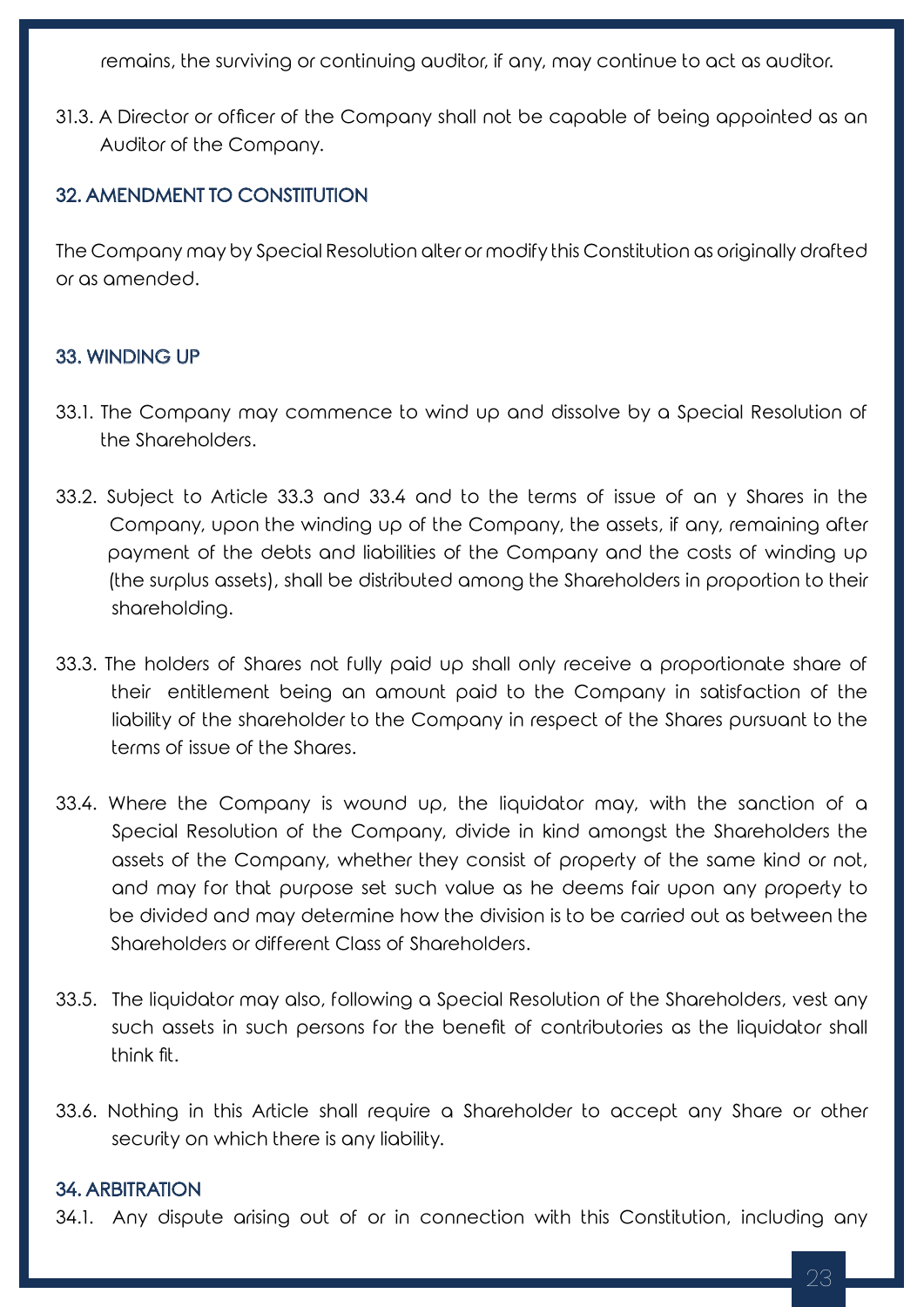question regarding its existence, validity or termination, shall be referred to and finally resolved by arbitration under the LCIA-MIAC Arbitration Rules, which Rules are deemed to be incorporated by reference into this Article.

- 34.2. The number of arbitrators shall be one.
- 34.3. The juridical seat of arbitration shall be Mauritius.
- 34.4. The language to be used in the arbitral proceedings shall be the English language.

# 35. DATA PROTECTION

- 35.1. Each of the Shareholders and Directors (from time to time) consents to the processing of his personal data by the Company, its Shareholders and Directors (each aRecipient) for the purposes of conducting the business of the Company, due diligence exercises, compliance with applicable laws, regulations and procedures and exchange of information amongst themselves. A Recipient may process such personal da ta either electronically or manually.
- 35.2. The personal data that may be processed for such purposes under this Article 35 shall include any information which may have a bearing on the prudence or commercial merits of in vesting in or disposing of any Shares (or other investment or security) in, the Company. Save as required by law, court order or any regulatory authority, that personal data shall not be disclosed by a Recipient or any other person except to:
	- 35.2.1. A member of the same group as the Recipient (each a Recipient Group Company); and
	- 35.2.2. Employees, directors and professional advisers of that Recipient or any Recipient Group Company.

35.3. Each of the Shareholders and Directors consent (from time to time) to the transfer of such personal data to persons acting on behalf of a n y Recipient and to the offices of any Recipient,both within and outside the Republic of Mauritius for the purposes stated above, where it is necessary or desirable to do so.

# 36. COMMON SEAL

36.1. The Com pan y may have a sea l, known as the common seal, which shall contain the name of The Company and which shall not be affixed to any instrument without the authority of the Board.